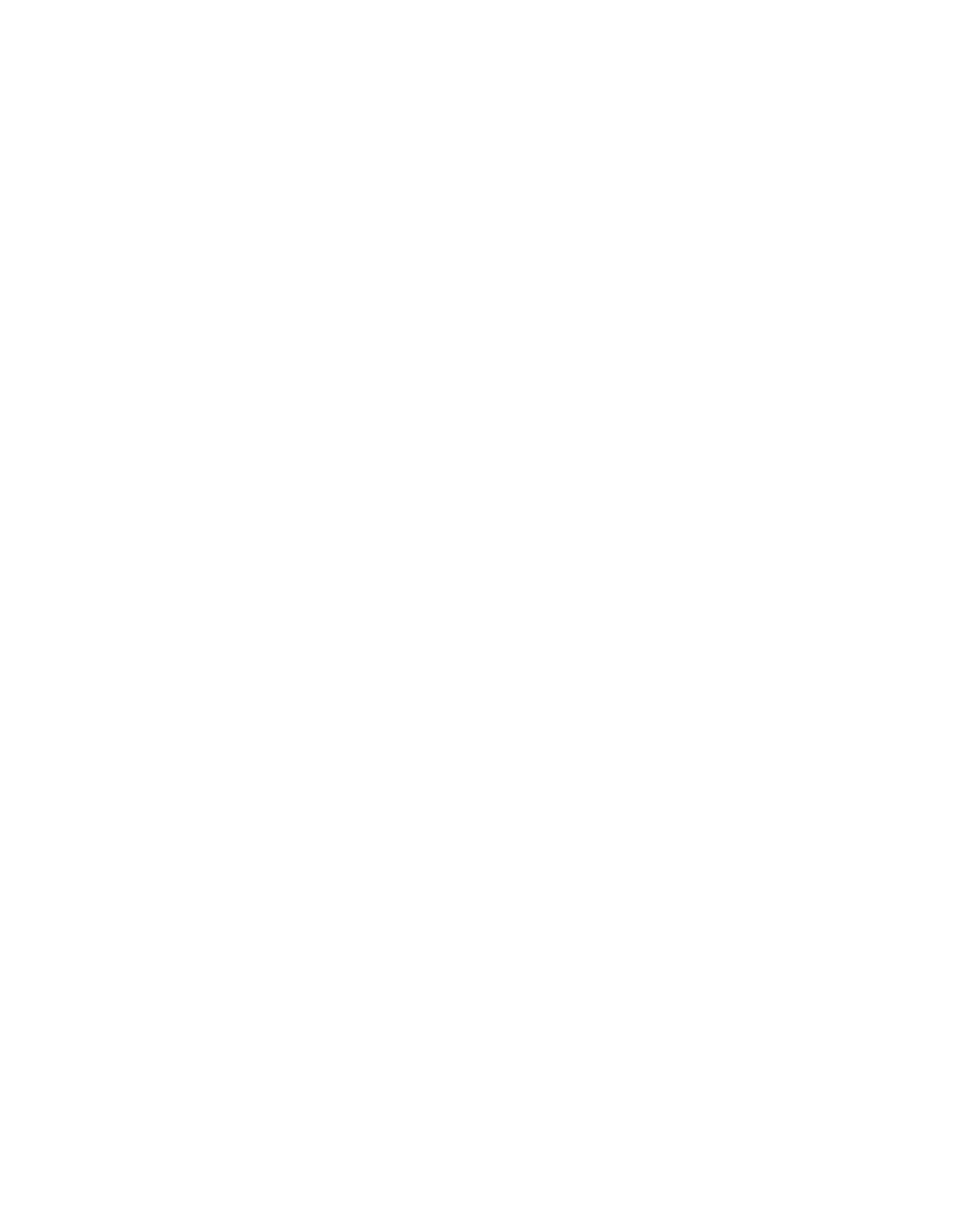# **NEW PEOPLES BANKSHARES, INC.**

**67 Commerce Drive Honaker, Virginia 24260**

# **NOTICE OF ANNUAL MEETING OF SHAREHOLDERS \_\_\_\_\_\_\_\_\_\_\_\_\_\_\_\_\_\_\_**

**\_\_\_\_\_\_\_\_\_\_\_\_\_\_\_\_\_\_\_**

The Annual Meeting of Shareholders (the "Annual Meeting") of New Peoples Bankshares, Inc. (the "Company") will be held on Tuesday, December 4, 2012 at 6:00 p.m. at the Abingdon office of New Peoples Bank, 350 West Main Street, Abingdon, Virginia 24210, for the following purposes:

- 1. To elect three directors to serve for terms of three years each expiring at the 2015 annual meeting of shareholders; and
- 2. To approve a non-binding resolution to approve the compensation of the named executive officers disclosed in this proxy statement.
- 3. To ratify the Audit Committee's appointment of Elliott Davis, LLC as the Company's independent registered public accounting firm for the year ending December 31, 2012.
- 4. Act upon such other matters as may properly come before the Annual Meeting.

Only holders of shares of Common Stock of record at the close of business on October 25, 2012, the record date fixed by our Board of Directors, are entitled to notice of, and to vote at, the Annual Meeting.

It is important that as many shares as possible be represented at the Annual Meeting. Please read this Proxy Statement and submit your Proxy via the Internet, or by using the toll-free telephone number or by completing, signing, dating and returning your Proxy promptly using the enclosed postage-paid envelope. Your Proxy may be revoked at any time before it has been voted.

By Order of the Board of Directors

C Foodk Ash

C. Todd Asbury Secretary

November 1, 2012

## **IMPORTANT NOTICE REGARDING THE AVAILABILITY OF PROXY MATERIALS FOR THE SHAREHOLDER MEETING TO BE HELD ON DECEMBER 4, 2012.**

The Proxy Statement, proxy card and the 2011 Annual Report to stockholders on Form 10-K are available at https://www.newpeoplesbank.com/2012annualmeeting.php.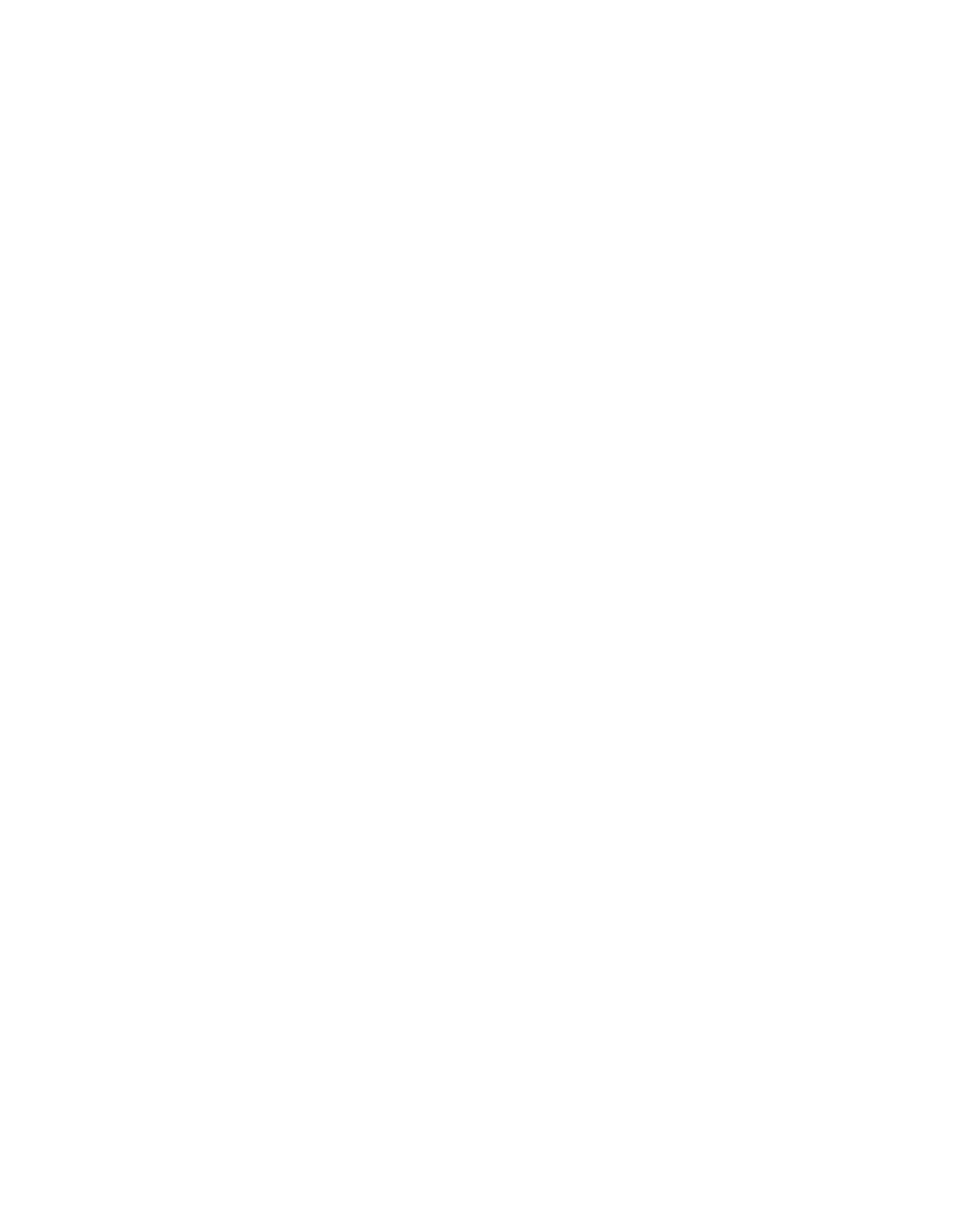# **NEW PEOPLES BANKSHARES, INC.**

**67 Commerce Drive Honaker, Virginia 24260**

**\_\_\_\_\_\_\_\_\_\_\_\_\_\_\_\_\_\_\_\_\_\_\_\_\_\_\_\_\_\_\_\_\_\_\_\_\_\_\_\_\_\_\_\_\_\_\_\_**

# **PROXY STATEMENT 2012 ANNUAL MEETING OF SHAREHOLDERS**

**\_\_\_\_\_\_\_\_\_\_\_\_\_\_\_\_\_\_\_\_\_\_\_\_\_\_\_\_\_\_\_\_\_\_\_\_\_\_\_\_\_\_\_\_\_\_\_\_**

This Proxy Statement is furnished to holders of the common stock, par value \$2.00 per share ("Common Stock"), of New Peoples Bankshares, Inc., in connection with the solicitation of proxies by our Board of Directors to be used at the 2012 Annual Meeting of Shareholders (the "Annual Meeting") to be held on Tuesday, December 4, 2012 at 6:00 p.m. at the Abingdon office of New Peoples Bank, 350 West Main Street, Abingdon, Virginia 24210, and any duly reconvened meeting after adjournment thereof.

Your vote is very important, regardless of the number of shares you own. You are urged to submit your vote as soon as possible. You will have the option to vote by telephone, via the Internet or by completing, dating and signing a proxy and returning it to the Company. Any shareholder who executes a proxy has the power to revoke it at any time by written notice to our Secretary, by executing a proxy dated as of a later date, or by voting in person at the Annual Meeting. It is expected that this Proxy Statement and the enclosed proxy card will be mailed on or about November 1, 2012 to all shareholders entitled to vote at the Annual Meeting.

The cost of soliciting proxies for the Annual Meeting will be borne by us. We do not intend to solicit proxies other than by use of the mails, but certain officers and our regular employees or our subsidiaries, without additional compensation, may use their personal efforts, by telephone or otherwise, to obtain proxies. We may also reimburse banks, brokerage firms and other custodians, nominees and fiduciaries for their reasonable out-of-pocket expenses in forwarding proxy materials to the beneficial owners of shares of Common Stock.

To reduce the expenses of delivering duplicate proxy materials to shareholders, we are relying upon SEC rules that permit us to deliver only one proxy statement and annual report to multiple shareholders who share an address unless we received contrary instructions from any shareholder at that address. All shareholders sharing such an address will continue to receive separate proxy cards based on their registered ownership of Common Stock. Any shareholder sharing such an address who does not receive an individual proxy statement and annual report may write or call New Peoples Bank Shareholder Services as specified below and we will promptly send the materials to the shareholder at no cost. For future meetings, a shareholder may request separate copies of our proxy statement and annual report, or request that we only send one set of these materials if the shareholder is receiving multiple copies, by contacting New Peoples Bank Shareholder Services, P.O. Box 1810, Honaker, Virginia 24260, or by telephoning NPB Shareholder Services locally at 276.873.7023, or toll-free at 866.672.4769, extension 7023.

On October 25, 2012, the record date for determining those shareholders entitled to notice of and to vote at the Annual Meeting, there were 13,824,697 shares of Common Stock issued and outstanding. Each outstanding share of Common Stock is entitled to one vote on all matters to be acted upon at the Annual Meeting. A majority of the shares of Common Stock entitled to vote, represented in person or by proxy, constitutes a quorum for the transaction of business at the Annual Meeting.

A shareholder may abstain or (only with respect to the election of directors) withhold his or her vote (collectively, "Abstentions") with respect to each item submitted for shareholder approval. Abstentions will be counted for purposes of determining the existence of a quorum. Abstentions will not be counted as voting in favor of the relevant item, and generally will have no effect on whether or not the item is approved.

A broker who holds shares in "street name" is prohibited from voting on certain items when it has not received instructions from the beneficial owner. Except for certain items for which brokers are prohibited from exercising their discretion, a broker is entitled to vote on matters presented to shareholders without instructions from the beneficial owner. Brokers are not permitted to vote for the election of directors and the advisory resolution on named executive compensation without specific instruction from the beneficial owner of the shares in street name. "Broker shares" that are voted on at least one matter will be counted for purposes of determining the existence of a quorum for the transaction of business at the Annual Meeting. Where brokers do not have or do not exercise such discretion, the inability or failure to vote is referred to as a "broker nonvote." Broker nonvotes will not be counting as voting in favor of any particular matter. "Broker shares" that are not voted on any matter at the Annual Meeting will not be counted for purposes of determining the existence of a quorum.

The Board of Directors is not aware of any matters other than those described in this Proxy Statement that may be presented for action at the Annual Meeting. However, if other matters do properly come before the Annual Meeting, the persons named in the enclosed proxy possess discretionary authority to vote in accordance with their best judgment with respect to such other matters.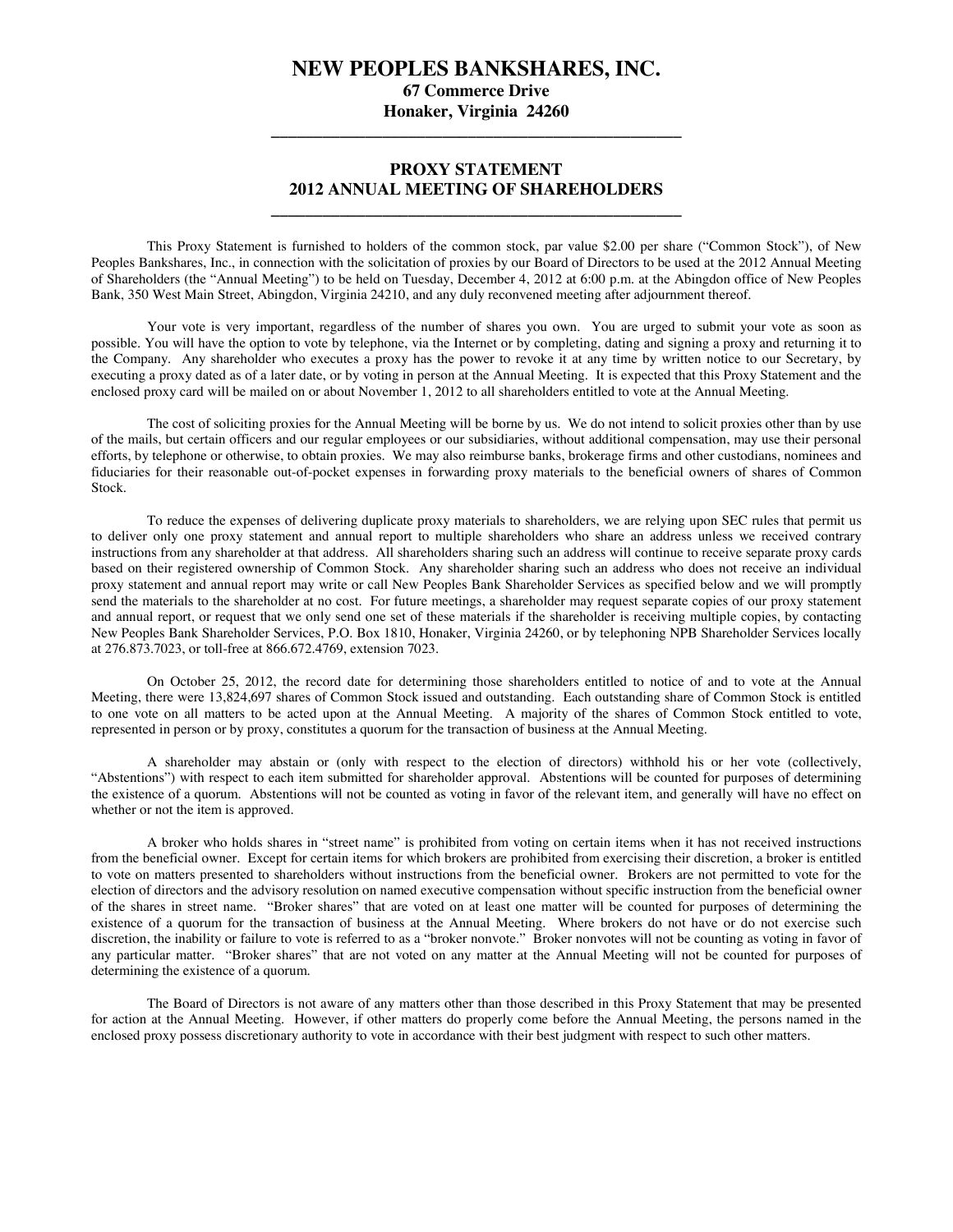## **PROPOSAL ONE ELECTION OF DIRECTORS**

The Board of Directors consists of 11 current members, three of whom are nominated for election as directors at the Annual Meeting to serve for terms of three years each expiring on the date of the annual meeting of shareholders in 2015. Eight other directors are serving terms that end in either 2013 or 2014, as indicated below.

The election of each nominee for director requires the affirmative vote of the holders of a plurality of the shares of Common Stock cast in the election of directors. If the proxy is executed in such manner as not to withhold authority for the election of any or all of the nominees for directors, then the persons named in the proxy will vote the shares represented by the proxy for the election of the three nominees named below. If the proxy indicates that the shareholder wishes to withhold a vote from one or more nominees for director, such instructions will be followed by the persons named in the proxy.

Each nominee has consented to being named in this Proxy Statement and has agreed to serve if elected. The Board of Directors has no reason to believe that any of the nominees will be unable or unwilling to serve. If, at the time of the Annual Meeting, any nominee is unable or unwilling to serve as a director, votes will be cast, pursuant to the enclosed proxy, for such substitute nominee as may be nominated by the Board of Directors. There are no current arrangements between any nominee and any other person pursuant to which a nominee was selected. No family relationships exist among any of the directors or between any of the directors and executive officers of the Company.

The following biographical information discloses each nominee's age and business experience for the past five years, unless otherwise noted, and the year that each individual was first elected to our Board of Directors or earlier to the Board of Directors of New Peoples Bank, Inc. (the "Bank"), the predecessor to and now a wholly owned subsidiary of the Company.

# **Nominees for Election for Terms Expiring in 2015**

**Joe M. Carter**, 74, is a retired general manager of Daugherty Chevrolet in Gate City, Virginia which he served 43 years in this role from 1965 to April 2008. Mr. Carter is a 1958 graduate of the Whitney Business School formerly located in Kingsport, Tennessee. He served as an advisory Board member of the former Peoples Bank, Inc. and its successors, Premier Bank – Central, NA and First Virginia Bank Southwest until his resignation in 1998. Mr. Carter is a Trustee of Thomas Village Baptist Church for the past 26 years and its Treasurer for the past thirteen years. He also has served on the Scott County Economic Development Board of Directors from 1998 to 2000. He has been a director since 1998 and served on the Audit Committee from 1998 until 2004. He currently serves on the Director Loan Committee and Asset Liability Management Committee of the Bank. Mr. Carter's experience in the automotive industry and consumer finance assists the Board of Directors in understanding these businesses which are important in the Company's markets.

**Harold Lynn Keene**, 58, is President of Keene Carpet, Inc. since 1976 to present and former President of Harold Keene Coal Co., Inc. since 1984 until its sale in January 2011. Mr. Keene received his bachelor of science degree in accounting from East Tennessee State University in 1976. He formerly served as a bank director for Peoples Bank, Inc. from 1987 and its successor bank Premier Bank-Central, NA until 1997 in which he was an Audit Committee member during his entire tenure and Chairman of the Board for two years. He served as an advisory board member with First Virginia Bank Southwest from 1997 to 1998. He has been a director of New Peoples and its Audit Committee Chairman since 1998. Mr. Keene also serves on the Executive Committee, the Offering Committee, the Nominating Committee, Director Loan Committee, Asset Liability Management Committee, BOLI Committee and Compliance Committee and has been Chairman of the Board for two years. Mr. Keene's experience in banking, in particular, but also in the coal industry, provide an important resource to the Board of Directors in dealing with bank and finance related matters and the coal industry, an important market for the Company.

**Fred W. Meade**, 78, is President and Owner of Big M Stores, Inc., a retail department store and flooring business since 1973 and is also involved in real estate development and rental properties since 1980. He served as a Board member of Southwest Bank of Virginia from 1971 until it sold in 1980. He subsequently served as an advisory board member for the former Bank of Virginia and Signet Bank from 1980 until 1997. Mr. Meade is a member of the Russell County Economic Development board for the past twenty-one years. In addition, he has served as a member of the Board of Directors of the Russell County Chamber of Commerce. He is a life-long resident of Russell County. Mr. Meade serves as a deacon of the First Baptist Church of St. Paul, Virginia. He has been a director since 1998 and has served as Chairman of the Board of Directors for the Company and the Bank for two years. He currently is a member of the Executive Committee, the Director Loan Committee, Nominating Committee and the Compensation Committee. Mr. Meade's experience in the retail business, real estate, economic development, and bank board experience are very important to the Board of Directors.

# **THE BOARD OF DIRECTORS RECOMMENDS THAT THE SHAREHOLDERS VOTE "FOR" THE NOMINEES SET FORTH ABOVE.**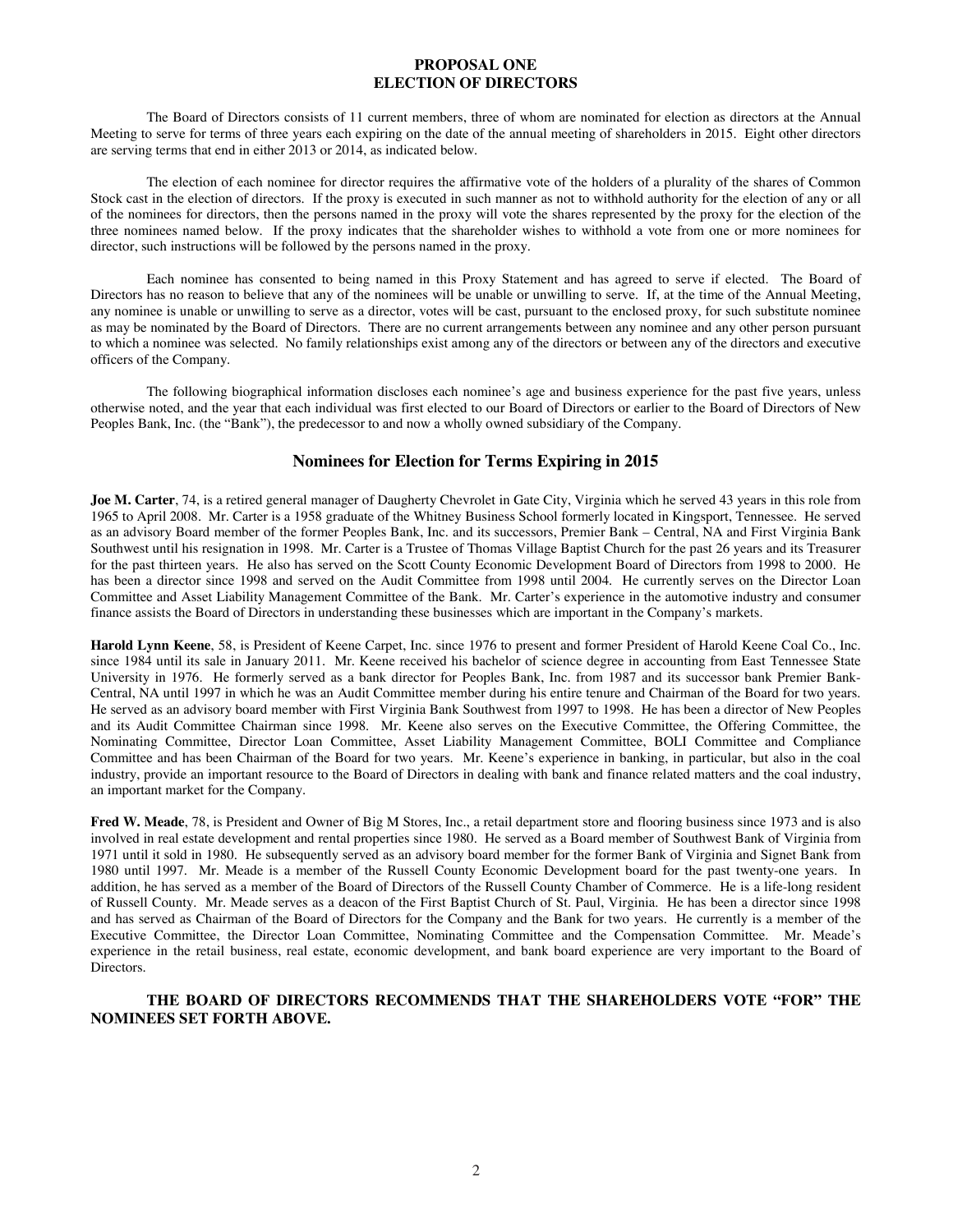## **PROPOSAL TWO ADVISORY VOTE ON THE APPROVAL OF COMPENSATION OF THE NAMED EXECUTIVE OFFICERS**

The Dodd-Frank Wall Street Reform and Consumer Protection Act of 2010 (the Dodd-Frank Act) enables our shareholders to approve, on an advisory or nonbinding basis, the compensation of the Company's named executive officers, as described in the disclosures and discussion regarding executive compensation in this proxy statement. Our performance-related compensation philosophy is the basis for all of our compensation decisions. Please refer to "Executive Compensation" for an overview of the compensation of the Company's named executive officers, as required by Securities and Exchange Commission rules. At the 2011 Annual Meeting of Shareholders, the shareholders approved a proposal on how frequently to hold this advisory nonbinding vote on compensation for named executive officers, which was to hold such vote annually.

We are asking for stockholder approval of our named executive officers' compensation as described in this proxy. The vote is not intended to address any specific item of compensation, but rather the overall compensation of our named executive officers and the compensation policies and practices discussed in this proxy. Because the vote is advisory, it will not be binding on the Company or its Board of Directors. However, the Compensation Committee will take into account the outcome of the vote when considering future executive compensation arrangements. The compensation of our Chief Executive Officer, Jonathan Mullins, is included in the overall executive officer compensation which is the subject of this Proposal. Mr. Mullins is a member of the Board's Compensation Committee although he does not participate in any discussion or approval of his own compensation. The vote of a majority of shares present in person by proxy and entitled to vote is required to approve this resolution.

## **THE BOARD OF DIRECTORS RECOMMENDS THAT THE SHAREHOLDERS VOTE "FOR" APPROVAL OF THE COMPENSATION OF THE NAMED EXECUTIVE OFFICERS.**

## **PROPOSAL THREE RATIFICATION OF APPOINTMENT OF INDEPENDENT AUDITORS**

For the year ending December 31, 2012, the Audit Committee of the Board of Directors has selected Elliott Davis, LLC, an independent registered public accounting firm, to perform the audit of the Company's financial statements.

The selection of Elliott Davis, LLC as the Company's independent auditors is not required to be submitted to a vote of the shareholders for ratification. The Company is doing so because it believes that it is a matter of good corporate practice. If the shareholders fail to vote on an advisory basis in favor of the selection of Elliott Davis, LLC, the Audit Committee will reconsider whether to retain Elliott Davis, LLC, and may retain that firm or another firm without re-submitting the matter to the shareholders. Even if the shareholders ratify the appointment, the Audit Committee may, in its discretion, direct the appointment of a different independent registered public accounting firm at any time during the year if it determines that a change would be in the Company's best interests. Approval of this Proposal requires the affirmative vote of a majority of the shares voted on the Proposal.

A representative of Elliott Davis, LLC is expected to be at the Annual Meeting of Shareholders. That representative will have the opportunity to make a statement at the meeting and will be available to respond to appropriate questions.

## **THE BOARD OF DIRECTORS RECOMMENDS THAT THE SHAREHOLDERS VOTE "FOR" THE RATIFICATION OF THE APPOINTMENT OF ELLIOTT DAVIS, LLC AS THE INDEPENDENT REGISTERED PUBLIC ACCOUNTING FIRM FOR THE YEAR ENDING DECEMBER 31, 2012.**

#### **Incumbent Directors Whose Terms Expire in 2013**

**Tim W. Ball**, 52, is President, Owner and Operator of Ball Coal Company since 1985 to present, owner of Tim Ball Trucking Company from 1985 to present, and President of Tim Ball Farming Corporation from 1987 to present. Mr. Ball is a 1982 graduate from Emory and Henry College. He is active in various community services. He has been a director since 1999. Mr. Ball's experience in the coal industry, farming and community involvement serve well for the Board of Directors because many of the Company's customers are involved in the coal industry or farm-related businesses.

**Michael G. McGlothlin**, 60, is President of the Appalachian College of Pharmacy (2005 to 2006 and 2008 to present). He also serves as President of Watkins Branch Development, LTD and The Inn on Garden Creek, LTD (2006 to present). Mr. McGlothlin serves as Secretary and Director of MGM Methane Corporation (2009 to present). Mr. McGlothlin serves as Trustee and as Treasurer of the Appalachian School of Law (Trustee 2005 to present and Treasurer 2005 to present). Mr. McGlothlin serves as a Trustee and as Secretary of the McGlothlin Foundation (1998 to present). He has been the owner of Michael G. McGlothlin, Attorney-at-Law in Grundy, Virginia since 2002. Prior to that, he was a partner in the Law Firm of McGlothlin and Wife from 1984 to 2002. He served as Commonwealth Attorney for Buchanan County, Virginia from 1980 to 1983 and as County Attorney for Buchanan County, Virginia from 1984 to 1989 and from 1992 to February 2011. He was a partner in the Law Firm of McGlothlin, McGlothlin and McGlothlin from 1977 to 1979. Mr. McGlothlin is past President of the Buchanan County Bar Association. Mr. McGlothlin is a 1974 graduate of the University of Virginia and a 1977 graduate of the Marshall Wythe School of Law of the College of William and Mary.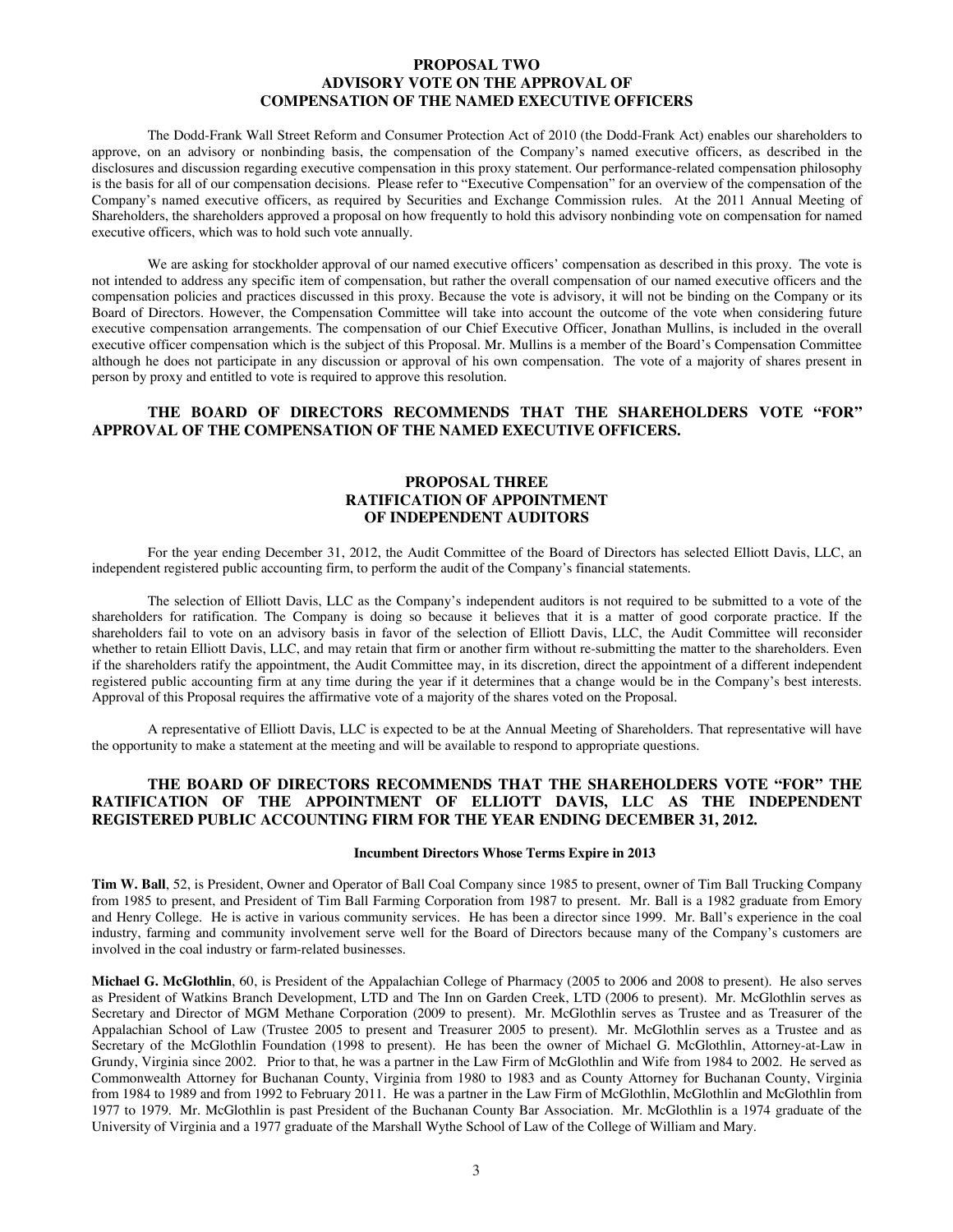He served as a member of the College Board of the University of Virginia's College at Wise, formerly known as Clinch Valley College Advisory Board, from 1985 to 2010. He is a past President of the Grundy Kiwanis Club and a past Chairman of the Breaks District of the Sequoyah Council of the Boy Scouts of America. He was a member of the Virginia Board of Forestry from 2002 to 2006 and the Great Southwest Group Home Commission from 1983 to 1992.

Mr. McGlothlin has been a Director of the Company and the Bank since 1998 and currently serves as Chairman of the Board and sits on the Executive, Compliance, Nominating, BOLI and Offering Committees of the Board. Mr. McGlothlin's experience as an attorney, administrator, and organizational and community leader provide the Board with a broad range of professional experience and his community involvement assists the Board in understanding the communities it serves and developing relationships within those communities.

**Jonathan H. Mullins**, 56, has served as the Company's and the Bank's President and Chief Executive Officer since May 19, 2009. He had previously served as the Bank's Senior Vice President, Chief Lending Officer and Regional Manager from July 2004 until May 2009. Prior to this, Mr. Mullins served as the Bank's Vice President and Branch Manager starting in 1999. He was appointed as a director on July 27, 2010 and serves on the Executive Committee, Compensation Committee and the Compliance Committee. Mr. Mullins' extensive banking background and his active role in the daily operations of the Bank provide greater insight into the management of the Company; thus, expanding the Board's expertise in financial institution matters.

**B. Scott White**, 66, is self-employed as a cattle rancher in Castlewood, Virginia, a private investor, and formerly President and CEO of a multi-state rock quarry, White Stone Company and White's Pelleting Company, from 1970 until the company was sold in 1997. Mr. White has also served as General Manager of Sky Blue Tower Company, LLC, a cell phone tower company in southwest Virginia from 2004 to 2008. He served two years as Chairman of the Board, and currently serves as Chairman of the Compliance Committee. Mr. White serves as a member of the Executive Committee, the Audit Committee, the Nominating Committee, Asset Liability Management Committee, BOLI Committee and the Offering Committee of the Company. He has been a director since 1998. Mr. White's experience as a small business owner and rancher provides experience to the Board relevant to its small business customer base.

#### **Incumbent Directors Whose Terms Expire in 2014**

**John Cox**, 56, is the owner of Cox Tractor Company located in Kingsport, Tennessee, a farm equipment business that he has owned and operated since 1978. Mr. Cox is also a local farmer and entrepreneur. He graduated with high honors from the University of Tennessee in 1978, where he obtained a Bachelor of Science Degree in Business Administration. Mr. Cox has served as a director since 1998 and currently serves as Vice Chairman of the Board of Directors of the Company and the Bank. He is also the Chairman of the Compensation Committee, a member of the Audit Committee, Compliance Committee, Asset Liability Management Committee, Offering Committee, Executive Committee, BOLI Committee and Nominating Committee. Mr. Cox's tenure on the Board and his experience in agriculture and agriculturally related small business support the Company's significant customer base in these markets.

**Charles H. Gent, Jr.**, 53, is self-employed in the logging and farming industry in Honaker, Virginia. He is president of C & R Gent Logging from 1992 to present. Mr. Gent is also involved in farming and various real estate ventures with his family. He was vice president and owner of Genwal Coal Company in Utah from the years 1981 to 1989. He is actively involved in several community activities. He has been a director since 1998 and serves on the Audit Committee and Compensation Committee. Mr. Gent's experience in logging and mining, as well as real estate, provides experience to the Board relevant to understanding these businesses in the Company's rural markets.

**Eugene Hearl,** 81, is a retired banker that has over 40 years of banking experience serving in capacities as President and CEO for two community banks, TruPoint Bank and the former Cumberland Bank, and as a Regional President for the former Dominion Bank, all in the Southwest Virginia market area of the Company. Mr. Hearl was appointed as a director on November 29, 2010 and serves on the Audit Committee, Compensation Committee, Director Loan Committee, Asset Liability Management Committee, Compliance Committee and the Executive Committee of the Board of Directors. Mr. Hearl's vast wealth of knowledge in community banking and the various industries in our local markets provide additional financial institution management skills and perspective to the Board.

**A. Frank Kilgore**, 60, is an attorney with Frank Kilgore, P.C. in St. Paul, Virginia and served as General Counsel to the Company and the Bank until his resignation in September 2012. He has been a director since 1998. Mr. Kilgore is the founding Chairman of the Board of Directors of New Peoples Bank, Inc. and serves on the Compensation Committee. Mr. Kilgore has served the community as an attorney since 1982. He graduated from Clinch Valley College of the University of Virginia in 1977 with a degree in Appalachian Studies. Throughout his career, Mr. Kilgore has received multiple prestigious awards for civic accomplishments as well as his environmental activism. Frank Kilgore has also authored and edited multiple books, which focus primarily on the region of Southwestern Virginia. He is past-Chair and Founder of the Appalachian College of Pharmacy, Oakwood, Virginia. Mr. Kilgore brings his legal experience, entrepreneurial activities, and leadership in the Appalachia region to the Board of Directors.

#### **Executive Officers Who Are Not Directors**

The following biographical information discloses the age and business experience in the past five years for each of our executive officers who are not directors.

**Frank Sexton, Jr.**, 62, has served as Executive Vice President and Chief Operating Officer of both the Company and the Bank since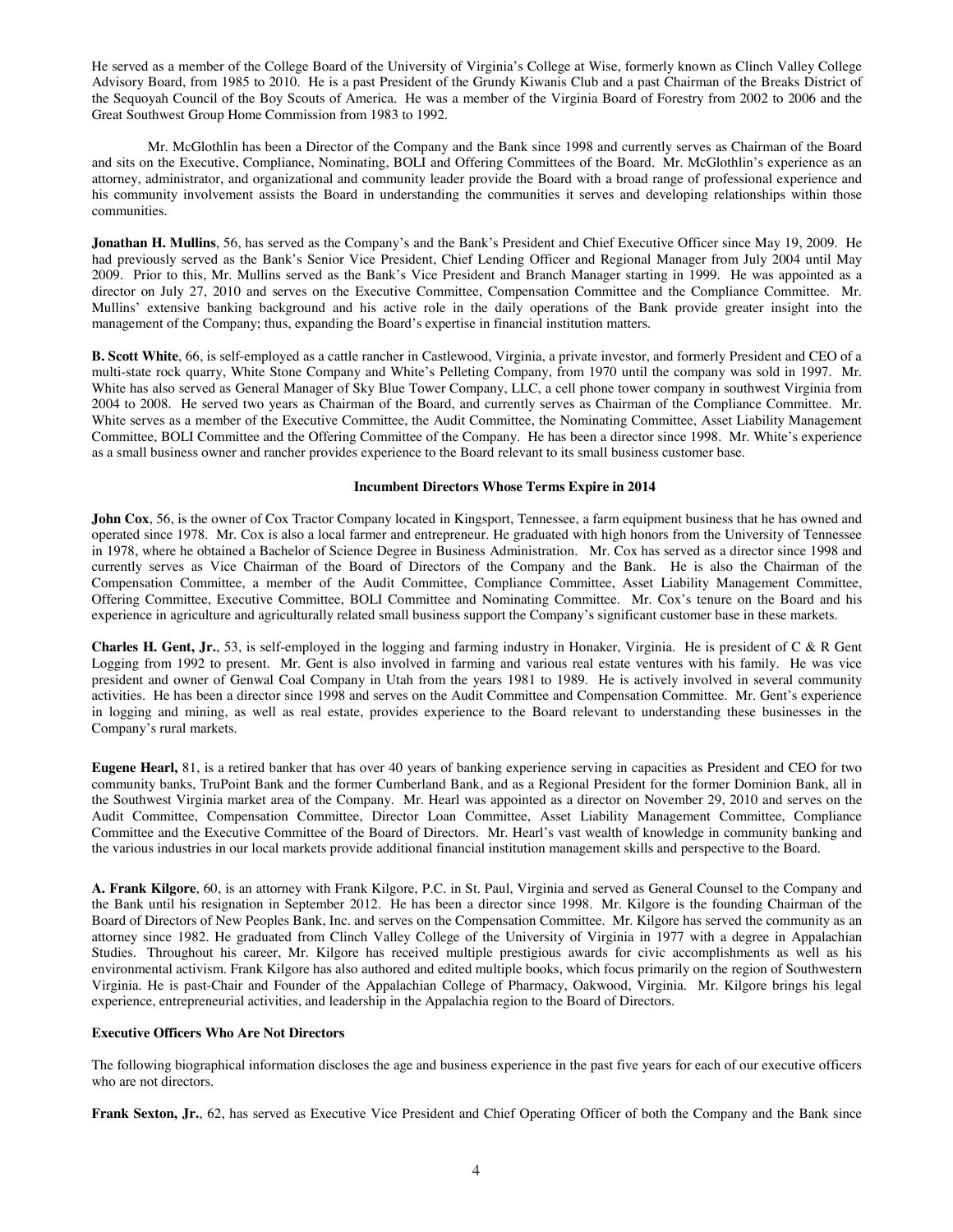December 2003. He had previously served as the Company's Executive Vice President, Chief Financial Officer and Secretary since 2001 and the Bank's Executive Vice President and Cashier since 1998.

**C. Todd Asbury**, 42, has served as Executive Vice President, Chief Financial Officer, and Treasurer of both the Company and the Bank since May 2009. Mr. Asbury has served as Secretary of the Company and the Bank since May 2010. He served as Senior Vice President, Chief Financial Officer, and Treasurer of the Company and the Bank starting in December 2003.

**Stephen Trescot,** 63**,** has served as Executive Vice President and Chief Credit Officer of the Bank since February 28, 2011 until present. Mr. Trescot retired from Wachovia Bank in January 2009, after serving as Senior Credit Officer and Senior Loan Review Officer. He was with Wachovia for thirty-six years. Since retirement, Mr. Trescot served as Senior Vice President, Regional Credit Administrator with Washington Trust Bank, Senior Vice President, Senior Loan Review Officer with BB and T and as Member, Credit Risk Management, LLC.

**Sharon V. Borich,** 58, has served as Senior Vice President and Senior Lending Officer of the Bank from February 28, 2011 to present. Prior to this position, she served as Senior Vice President and Chief Credit Officer of the Bank since February 2010. Ms. Borich served as Vice President and Senior Loan Officer for the Bank from November 2009 to February 2010. Ms. Borich joined the Bank as Vice President and Branch Manager of the Bluefield, Virginia office in March 2005. Effective February 28, 2011, Ms. Borich no longer qualifies as a named executive officer.

#### **Security Ownership of Management**

The following table sets forth, as of October 25, 2012 certain information with respect to beneficial ownership of shares of Common Stock by each of the members of the Board of Directors, by each of the executive officers named in the "Summary Compensation Table" below and by all directors and executive officers as a group. Beneficial ownership includes shares, if any, held in the name of the individual's spouse, minor children or other relatives of the individual living in such person's home, as well as shares, if any, held in the name of another person under an arrangement whereby the director or executive officer can vest title in himself at once or at some future time.

**Exercisable** 

| <b>Name of Beneficial Owner</b><br>C. Todd Asbury | <b>Common Stock</b><br><b>Beneficially Owned</b> <sup>(1)</sup> | елегеваріс<br><b>Options</b><br><b>Beneficially</b><br>Owned $(2)$<br>21,450 | <b>Exercisable</b><br><b>Common Stock</b><br><b>Warrants</b> <sup>(11)</sup> | <b>Total Shares</b><br><b>Beneficially</b><br>Owned<br>21,450 | Percent<br>of Class <sup>(3)</sup><br>$\ast$ |
|---------------------------------------------------|-----------------------------------------------------------------|------------------------------------------------------------------------------|------------------------------------------------------------------------------|---------------------------------------------------------------|----------------------------------------------|
| Tim W. Ball                                       | 3,432                                                           | 13,780                                                                       |                                                                              | 17,212                                                        | $\ast$                                       |
| Joe M. Carter                                     | $23,660^{(4)}$                                                  | 13,780                                                                       |                                                                              | 37,440                                                        | ∗                                            |
| John D. Cox**                                     | 53,072 <sup>(5)</sup>                                           | 13,780                                                                       |                                                                              | 66,852                                                        | $\ast$                                       |
| Charles H. Gent, Jr.                              | $27,170^{(6)}$                                                  | 10,920                                                                       |                                                                              | 38,090                                                        | ∗                                            |
| Eugene Hearl                                      | 1,100                                                           |                                                                              |                                                                              | 1,100                                                         | $\ast$                                       |
| Harold Lynn Keene**                               | 1,899,580                                                       | 8,060                                                                        | 370,926                                                                      | 2,278,566                                                     | 15.42%                                       |
| A. Frank Kilgore                                  | $96,620^{(7)}$                                                  | 10,920                                                                       | $\overline{\phantom{a}}$                                                     | 107,540                                                       | *                                            |
| Michael G. McGlothlin**                           | 118,267                                                         | 13,780                                                                       |                                                                              | 132,047                                                       | $\ast$                                       |
| Fred W. Meade**                                   | 38,896 <sup>(8)</sup>                                           | 13,780                                                                       |                                                                              | 52,676                                                        | ∗                                            |
| Jonathan H. Mullins**                             | 1,100                                                           | 24,671                                                                       |                                                                              | 25,771                                                        | ∗                                            |
| Frank Sexton, Jr.                                 | $32,461^{(9)}$                                                  | 33,962                                                                       |                                                                              | 66,423                                                        | $\ast$                                       |
| Stephen Trescot                                   |                                                                 |                                                                              |                                                                              |                                                               | $\ast$                                       |
| B. Scott White**                                  | $2,341,818$ <sup>(10)</sup>                                     | 8,060                                                                        | 391,977                                                                      | 2,741,855                                                     | 18.56%                                       |
| All Directors and Executive                       | 4,637,176                                                       | 186,943                                                                      | 762,903                                                                      | 5,587,022                                                     | 37.82%                                       |

Officers as a group (14 persons)

Percentage of ownership is less than one percent of the outstanding shares of Common Stock.

\*\* Members of the Executive Committee.

(1) Except as otherwise indicated, each director, director nominee or executive officer has sole voting power and investment power with respect to the shares shown.

(2) Includes options that will become exercisable within 60 days on October 25, 2012

(3) Based on 13,824,697 shares of Common Stock issued and outstanding on October 25, 2012

(4) Includes 6,901 shares held by Mr. Carter's wife.

(5) Includes 12,584 shares held by Mr. Cox's wife.<br>(6) Includes 2,860 shares held by Mr. Gent's wife a

(6) Includes 2,860 shares held by Mr. Gent's wife and 2,860 shares Mr. Gent holds as custodian for his child.  $(7)$  Includes 5.200 shares Mr. Kilgore holds as trustee for his grandchildren.

Includes 5,200 shares Mr. Kilgore holds as trustee for his grandchildren.

(8) Includes 36,036 shares Mr. Meade holds jointly with his wife.<br>(9) Includes 440 shares Mr. Sexton holds jointly with his child.

Includes 440 shares Mr. Sexton holds jointly with his child.

(10) Includes 57,200 shares held by Mr. White's wife and 2,717 shares Mr. White holds as trustee for his child.

(11) Common stock warrants are exercisable immediately at \$1.75 per share for five years from the date of issuance.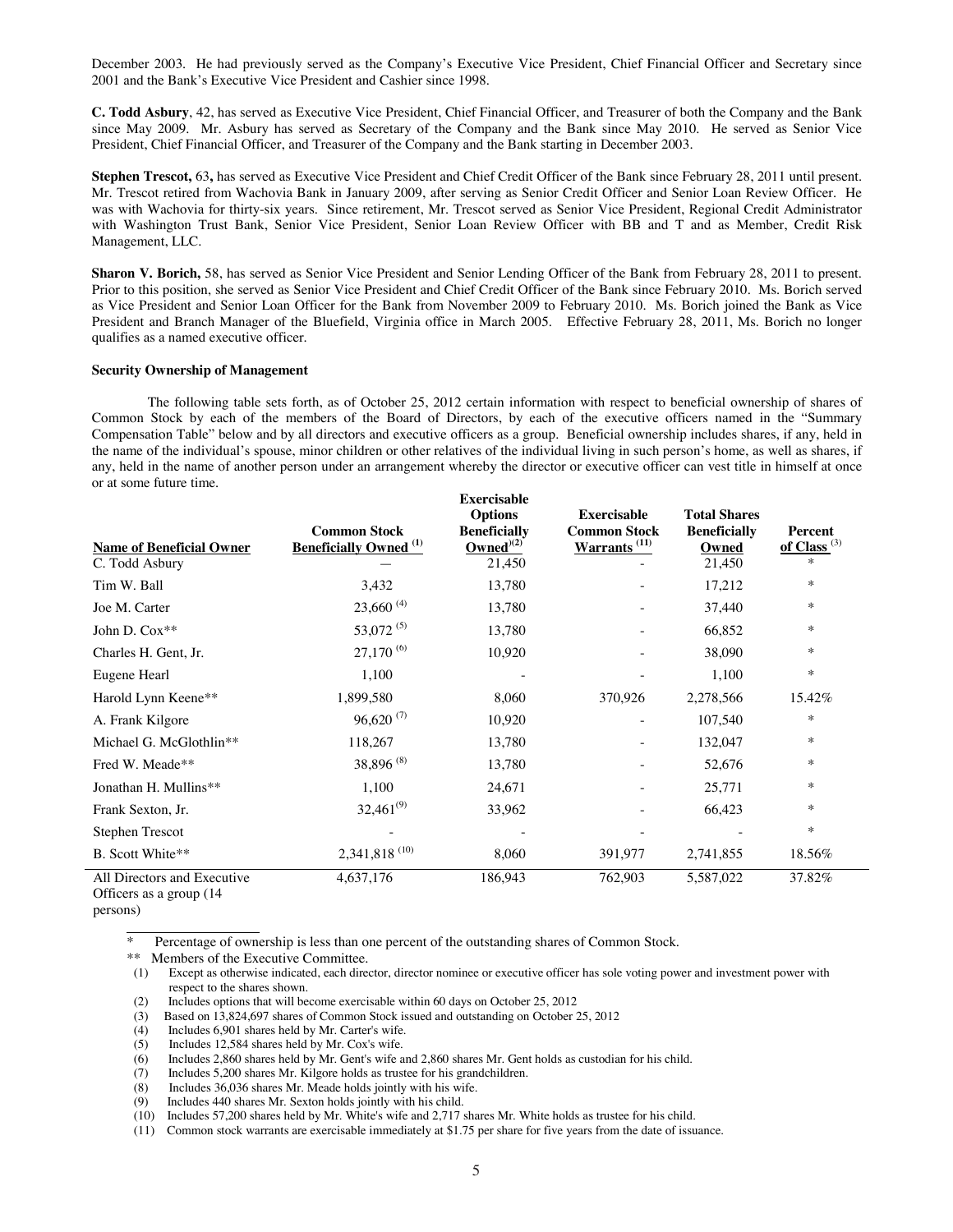#### **Security Ownership of Certain Beneficial Owners**

As of October 25, 2012, the following persons are known to us that beneficially own five percent or more of the Company's stock. Other than as disclosed below, the Company is not aware of any person or group, as those terms are defined in the Securities Exchange Act of 1934, who beneficially owned more than 5% of the outstanding Common Stock as of October 25, 2012.

| Amount and Nature of        |                  |
|-----------------------------|------------------|
| <b>Beneficial Ownership</b> | Percent of Class |
| 2.278.560                   | $16.04\%$        |
|                             |                  |
|                             |                  |
| 2,741,855                   | 19.28%           |
|                             |                  |
|                             |                  |
|                             |                  |

As a result of the conversion into common stock on September 19, 2012 of the debt evidenced by the promissory notes issued by the Company to Directors White and Keene as discussed in "Certain Relationships and Related Transactions", Richard and Karen Preservati's ownership of the Company's common stock decreased below 5% of the outstanding shares. However, Mr. and Mrs. Preservati have applied with the Federal Reserve Board of Governors for authority to acquire additional shares of our common stock with the effect that they would own over 10% of the Company's outstanding common stock. The application is pending approval which is required by law for Mr. and Mrs. Preservati to acquire 10% or more of the Company's stock but does not obligate them to do so.

#### **Section 16(a) Beneficial Ownership Reporting Compliance**

Section 16(a) of the Securities Exchange Act of 1934 requires our directors and certain of our officers to file reports with the Securities and Exchange Commission ("SEC") indicating their holdings of, or transactions in, our equity securities. Based on a review of these reports and written representations furnished to us, we believe that our directors and officers complied with all Section 16(a) filing requirements with respect to 2011.

#### **Director Compensation**

The following table sets forth, as of December 31, 2011, certain information with respect to director compensation for each of the members of the Board of Directors. The directors did not receive any other compensation during 2011 for their services as directors on the Board.

| <b>Director Compensation for 2011</b> |                                                        |            |  |  |
|---------------------------------------|--------------------------------------------------------|------------|--|--|
|                                       | <b>Fees Earned or Paid in</b><br>$\mathbf{Cash}^{(1)}$ |            |  |  |
|                                       |                                                        |            |  |  |
| <b>Name</b>                           | $\left( \text{\$}\right)$                              | Total (\$) |  |  |
| Tim W. Ball                           | 9,500                                                  | 9,500      |  |  |
| Joe M. Carter                         | 18.900                                                 | 18.900     |  |  |
| John D. Cox                           | 13.100                                                 | 13.100     |  |  |
| Charles H. Gent, Jr.                  | 11.800                                                 | 11.800     |  |  |
| Eugene Hearl (1)                      | 22,000                                                 | 22,000     |  |  |
| Harold Lynn Keene, Jr.                | 19,100                                                 | 19,100     |  |  |
| A. Frank Kilgore                      | 10.000                                                 | 10.000     |  |  |
| Michael G. McGlothlin                 | 10.300                                                 | 10.300     |  |  |
| Fred W. Meade                         | 18,200                                                 | 18,200     |  |  |
| Jonathan H. Mullins                   | 12,600                                                 | 12,600     |  |  |
| B. Scott White                        | 14.100                                                 | 14.100     |  |  |

<sup>(1)</sup> Each of the directors holds stock options covering shares of our common stock except Director Hearl who joined the Board on November 29, 2010. Such amounts are all reflected in the Beneficial Ownership Table.

In 2011, each director was paid \$700 per month for service on the Board of Directors and a maximum of \$200 per committee meeting for each committee of which a director is a member. For 2012, each existing director will be paid \$700 per Board of Director meeting and \$200 per committee meeting for each committee.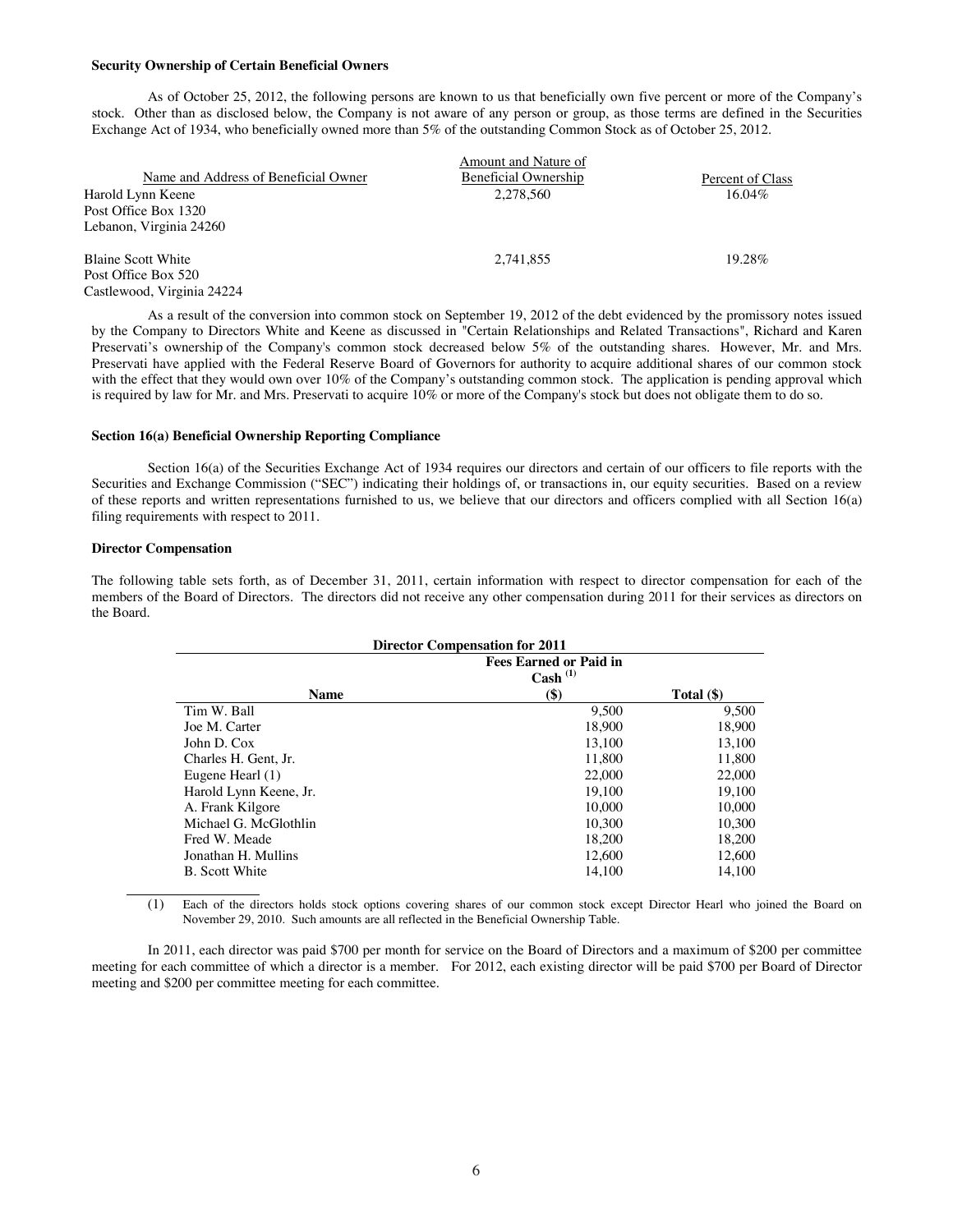#### **CORPORATE GOVERNANCE**

#### *General*

Our business and affairs are managed under the direction of the Board of Directors in accordance with the Virginia Stock Corporation Act and our Articles of Incorporation and Bylaws. Members of the Board are kept informed of our business through discussions with our executive officers and other officers, by reviewing materials provided to them and by participating in meetings of the Board and its committees.

The Board of Directors has determined that all eleven members are independent as defined by the listing standards of the NASDAQ Stock Market ("NASDAQ") except Jonathan H. Mullins who serves as the Company and Bank President and CEO. In reaching this conclusion, the Board of Directors considered that the Company and its subsidiary bank conduct business with companies of which certain members of the Board of Directors or members of their immediate families are or were directors or officers. In making that determination, the Board of Directors considered that Director Kilgore provides legal counsel to the Company and subsidiaries and Director Meade's company provided supplies for branch locations.

#### *Code of Ethics*

The Board of Directors has adopted a Code of Ethics for our directors, executive officers, and senior officers who have financial responsibilities. The Code of Ethics is designed to promote, among other things, honest and ethical conduct, proper disclosure of financial information in our periodic reports, and compliance with applicable laws, rules and regulations by our senior officers who have financial responsibilities. A copy of the Code of Ethics may be obtained on our website at www.npbankshares.com/code-ofethics.php.

#### *Whistleblower Procedures*

The Audit Committee and the Board of Directors have approved procedures for the receipt, retention and treatment of reports or complaints to the Audit Committee regarding accounting, internal accounting controls, auditing matters and legal or regulatory matters. There are also procedures for the submission by Company or Bank employees of confidential, anonymous reports to the Audit Committee of concerns regarding questionable accounting or auditing matters.

#### *Communications with Directors*

Any director may be contacted by writing to him c/o Post Office Box 1810, Honaker, Virginia 24260. Communications to the directors as a group may be sent to the same address, c/o the Secretary of the Company. We promptly forward, without screening, all such correspondence to the indicated directors.

#### *Board Leadership*

The Company's and the Bank's Board of Directors are composed of non-management members except the Chief Executive Officer. The Chairman of the Board is occupied by a non-management member and typically rotates every two years. The Board believes that the principal role of the President and Chief Executive Officer is to manage the business of the company in a safe, sound, and profitable manner. The role of the Board, including its Chairman, is to provide independent oversight of the President and Chief Executive Officer, to oversee the business and affairs of the organization for the benefit of its shareholders, to adopt or approve major policies and procedures, to oversee financial reporting and compliance, and to balance the interests of the Company's constituencies including shareholders, customers, employees, and communities. Executive sessions of the Board are held periodically with the absence of the Chief Executive Officer.

The Company's leadership structure consists of varying levels of authority, responsibility and risk exposure that increase through each incremental level of management hierarchy. The senior management team reports directly to the CEO and meets collectively on a regular basis, and dialogs daily regarding the Bank's activities. The senior management team manages every aspect of the Bank's activities and acts as a primary communications medium across all functional areas of the organization. This structure enables information and management guidance to flow easily up, down and horizontally.

#### *Board's Role in Risk Oversight*

The Board is intimately engaged in overseeing the risk management of the Company, including credit risk, liquidity risk, interest rate risk and operational risk. This is accomplished through a strong committee system consisting of the Asset Liability ("ALCO") Committee, the Director's Loan Committee, the Compensation Committee, the Compliance Committee and the Audit Committee, each of which meets with scheduled frequency with its senior staff counterparts. In addition, the leadership structure of the Board of Directors (independent chair) supports the Board's independent risk oversight role. Each of these committees is composed of directors who are familiar with their areas of responsibility. Senior management is responsible for day-to-day risk management in each functional area and report at each full Board meeting on the risk-related matters within their area of responsibility. In addition, the Board receives and reviews minutes from each committee and additional commentary from each respective committee chair is provided as deemed appropriate. Data reviewed are both historical and forward-looking to enable the Board to look at both recent outcomes and to the likelihood of various future outcomes. The entire executive management team attends all Board meetings and remains for the duration of the meeting except when the Board goes into Executive Session.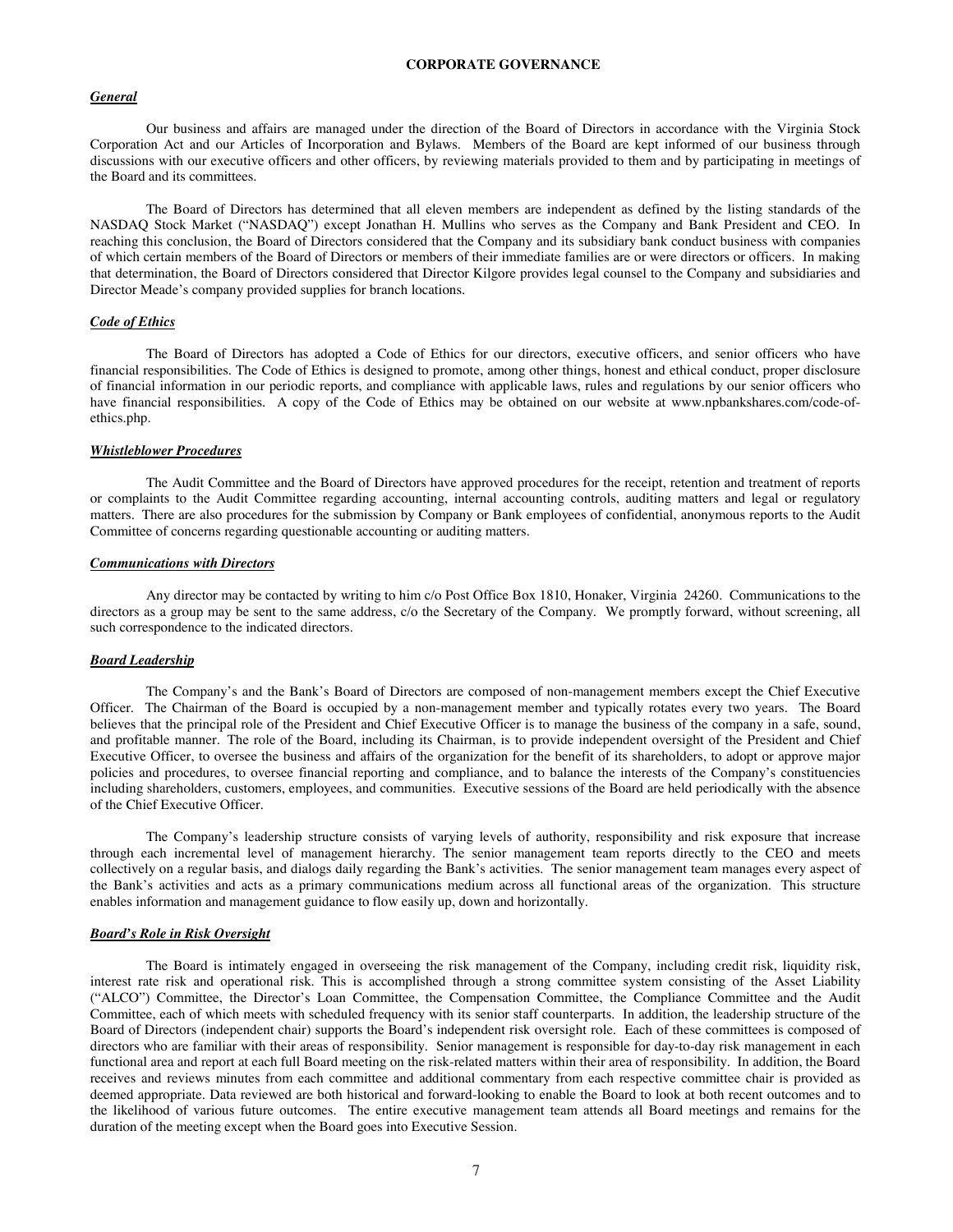#### *Board Committees*

The Boards of the Company and the Bank are identical in membership. The Boards have standing executive, nominating, audit and compensation committees (or committees performing similar functions) as listed below. The Board of Directors has adopted charters for its Audit Committee, Compensation Committee and Nominating Committee to define the duties and responsibilities of those committees. These charters are available on our website at www.npbankshares.com. The Board has established a Compliance Committee in conjunction with its formal written agreement with the Federal Reserve Bank of Richmond and the Virginia State Corporation Commission Bureau of Financial Institutions ("Written Agreement".) The Board may, from time to time, establish committees for specific, designated purposes.

#### *Board and Committee Meeting Attendance*

There were 17 meetings of the Board of Directors in 2011. Each of our directors attended at least 75% of the aggregate of the total number of meetings of the Board of Directors and the total number of meetings of committees on which the director served, with the exception of Mr. Kilgore who attended 71% of such meetings.

We encourage, but do not require, members of the Board of Directors to attend the annual meeting of shareholders. All of the directors attended the 2011 annual meeting of shareholders.

*Executive Committee* - The Company and the Bank also have an Executive Committee which is chaired by the Board Chair. Its members include Messrs. McGlothlin (Chairman), Cox, White, Meade, Hearl, Mullins and Keene. The members are elected annually by the full Board, as are the members of every standing Committee. The Executive Committee, when necessary, is empowered to act on behalf of the full Board between scheduled Board meetings.

*Nominating Committee -* The Nominating Committee was created in May 2006 to propose prospective members for nomination to the Board of Directors. All decisions by the Nominating Committee relating to the nominations of prospective Board members are reported to the full Board of Directors. The members of the Nominating Committee include Messrs. Cox, Keene, McGlothlin, Meade and White. All of the members of the Committee are independent as defined in the NASDAQ Stock Market Listing Rules. The Committee met once in 2011 at which time the recommendations for nominees in the 2011 proxy were made for the Board of Directors' approval.

Shareholders entitled to vote for the election of directors may submit candidates for consideration by the Nominating Committee if the Committee receives timely written notice, in proper form, for each such recommended director candidate. If the notice is not timely and in proper form, the nominee will not be considered. Any candidates recommended by a shareholder will be reviewed and considered in the same manner as all other director candidates considered by the Board.

In accordance with our Bylaws, any shareholder entitled to vote in the election of directors may directly nominate one or more persons for election as director(s) at an annual meeting if the nomination is made in writing. Any such shareholder nominations must be received by our Secretary within the timeframe set forth in "Proposals for 2013 Annual Meeting of Shareholders" below. To be in proper form, the notice must include (a) the name and address of the shareholder who intends to make the nomination of the person(s) and of the person(s) to be nominated; (b) a representation that the shareholder is the owner of our stock entitled to vote at such meeting and intends to appear in person or by proxy at the meeting to nominate the person(s) specified in the notice; (c) a description of all arrangements or understandings between the shareholder and each nominee for director and any other person(s) (naming such person(s)) pursuant to which the nomination(s) are to be made by the shareholder; (d) such other information regarding such nominee proposed by such shareholder as would be required to be included in a proxy statement filed pursuant to the proxy rules of the Securities and Exchange Commission, had the nominee been nominated, or intended to be nominated, by the Board of Directors, including, but not limited to, the amount and nature of his beneficial ownership of our securities and his principal occupation for the past five years; and (e) the written consent of each nominee to serve as a director if so elected.

The Nominating Committee considers, at a minimum, the following factors in recommending to the Board potential new directors, including candidates submitted by shareholders, or the continued service of existing directors:

- the ability of the prospective nominee to represent the interests of our shareholders;
- the prospective nominee's standards of integrity, commitment and independence of thought and judgment;
- the prospective nominee's ability to dedicate sufficient time, energy and attention to the diligent performance of his or her duties, including the prospective nominee's service on other public company boards; and
- the extent to which the prospective nominee contributes to the range of talent, skill and expertise appropriate for the Board of Directors.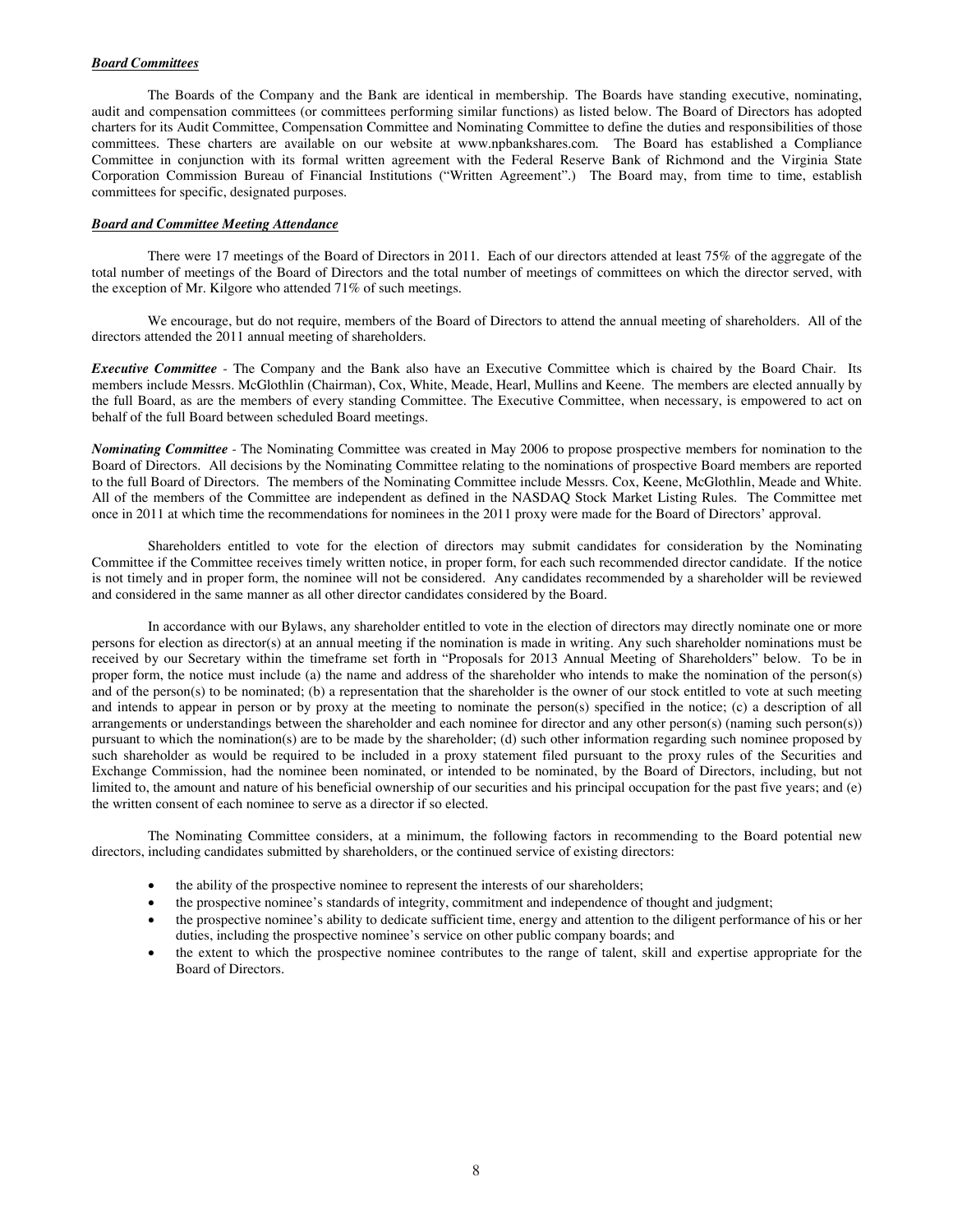The Board's emphases and priorities in evaluating Board candidates and the relative weight it gives to any given characteristic will vary from time to time based on the particular needs of the Board and us at the time and based on the expertise of the incumbent members of the Board of Directors. Diversity was not considered as a factor in selecting the current directors for nomination for an additional term.

To identify candidates for nomination, the Nominating Committee does the following:

- Establish criteria and qualifications for the selection of new directors to serve on the board.
- Identify individuals believed to be qualified as candidates to serve on the Board (including from among those individuals recommended by shareholders) and recommend the candidates for any directorships to be filled by the Board or by the shareholders at an annual or special meeting. In addition, the Committee reviews and makes recommendations to the Board with respect to whether members of the Board should stand for re-election.
- Conduct all necessary and appropriate inquiries into the backgrounds and qualifications of possible candidates as directors. In that connection, the Committee has sole authority to retain and to terminate any search firm used to assist it in identifying candidates to serve as directors of the Company, including sole authority to approve the fees payable to such search firm and any other terms of retention.
- Review and make recommendations to the Board, as the Committee deems appropriate regarding the composition and size of the Board in order to ensure the Board has the requisite expertise and its membership consists of persons with sufficient expertise and independent backgrounds and always consists of a majority of independent directors in accordance with NASDAQ listing standards.

*Compensation Committee -* The Compensation Committee of the Company and the Bank reviews management's performance and compensation, and reviews and sets guidelines for compensation of all employees, including the Company's executive officers. This includes recommendations to the Board of Directors with respect to the executive officers' bonuses and long-term incentive awards under our stock option plan. Currently, the individuals serving as Chief Executive Officer and as executive officers of the Company also serve in the same capacities, respectively, for the Bank, except Mr. Trescot, who only serves as an executive officer of the Bank and not the Company. These executive officers are presently compensated for services rendered by them to the Bank, but not for services rendered by them to the Company All decisions by the Compensation Committee relating to the compensation of our executive officers are reported to the full Board of Directors. Except for his own compensation, Mr. Mullins provides information and advice to the Compensation Committee regarding the form and amount of compensation of executive officers. No other executive officer participates in this process with the Committee. The Compensation Committee may not delegate its authority and has not utilized a consultant.

The Compensation Committee and Board attempt to align performance and compensation based upon strategic goals that are incorporated in the Company's budget as approved by the Board of Directors. We believe that our conservative but competitive compensation policies and practices are unlikely to create risks that are reasonably likely to have a materially adverse effect on New Peoples. As discussed in this Proxy Statement, most of the compensation that we pay consists of annually determined salaries and bonuses. This permits the Board of Directors to review annually the budget versus actual performance, internal policy limits for various key performance ratios, asset quality ratios, interest rate sensitivity shocks, liquidity management, and capital levels before compensation is set. All of these components together with continuation of employment are assessed each year. It is at the discretion of the Board of Directors to pay cash bonuses or any other incentives if goals are met or exceeded. So, for example in 2011 the Board did not pay bonuses to any employee. We believe that this substantially contemporaneous approach to determining compensation is not likely to encourage excessive risk taking and in fact allows the Board to align compensation with business factors such as acceptable versus unacceptable risk taking.

The members of the Compensation Committee are Messrs. Cox (Chairman), Gent, Hearl, Kilgore, Meade, and Mullins all of whom the Board in its business judgment has determined are independent as defined by the NASDAQ Stock Market Listing Rules except Mr. Mullins. The Compensation Committee held three meetings in 2011. For additional information regarding executive compensation and the Compensation Committee, see "Executive Compensation and Related Party Transactions" below.

*Audit Committee -* The Audit Committee assists the Board of Directors in fulfilling the Board's oversight responsibility to the shareholders relating to the integrity of our financial statements, our compliance with legal and regulatory requirements, the qualifications, independence and performance of our independent public accountants and the performance of the internal audit function. The Audit Committee is directly responsible for the appointment, compensation, retention and oversight of the work of the our independent public accountants engaged for the purpose of preparing or issuing an audit report or performing other audit, review or attestation services for us. The Board of Directors and the Audit Committee have adopted a written charter for the Audit Committee.

The members of the Audit Committee are Messrs. Cox, Gent, Hearl, Keene (Chairman) and White. The Board in its business judgment has determined that all of the members of the Audit Committee are independent as defined by NASDAQ Stock Market Listing Rules and applicable SEC regulations. The Board of Directors also has determined that all of the members of the Audit Committee have sufficient knowledge in financial and auditing matters to serve on the Audit Committee and that Mr. Keene qualifies as an audit committee financial expert as defined by SEC regulations.

The Audit Committee held eleven meetings in 2011. For additional information regarding the Audit Committee, see "Audit Information – Audit Committee Report" below.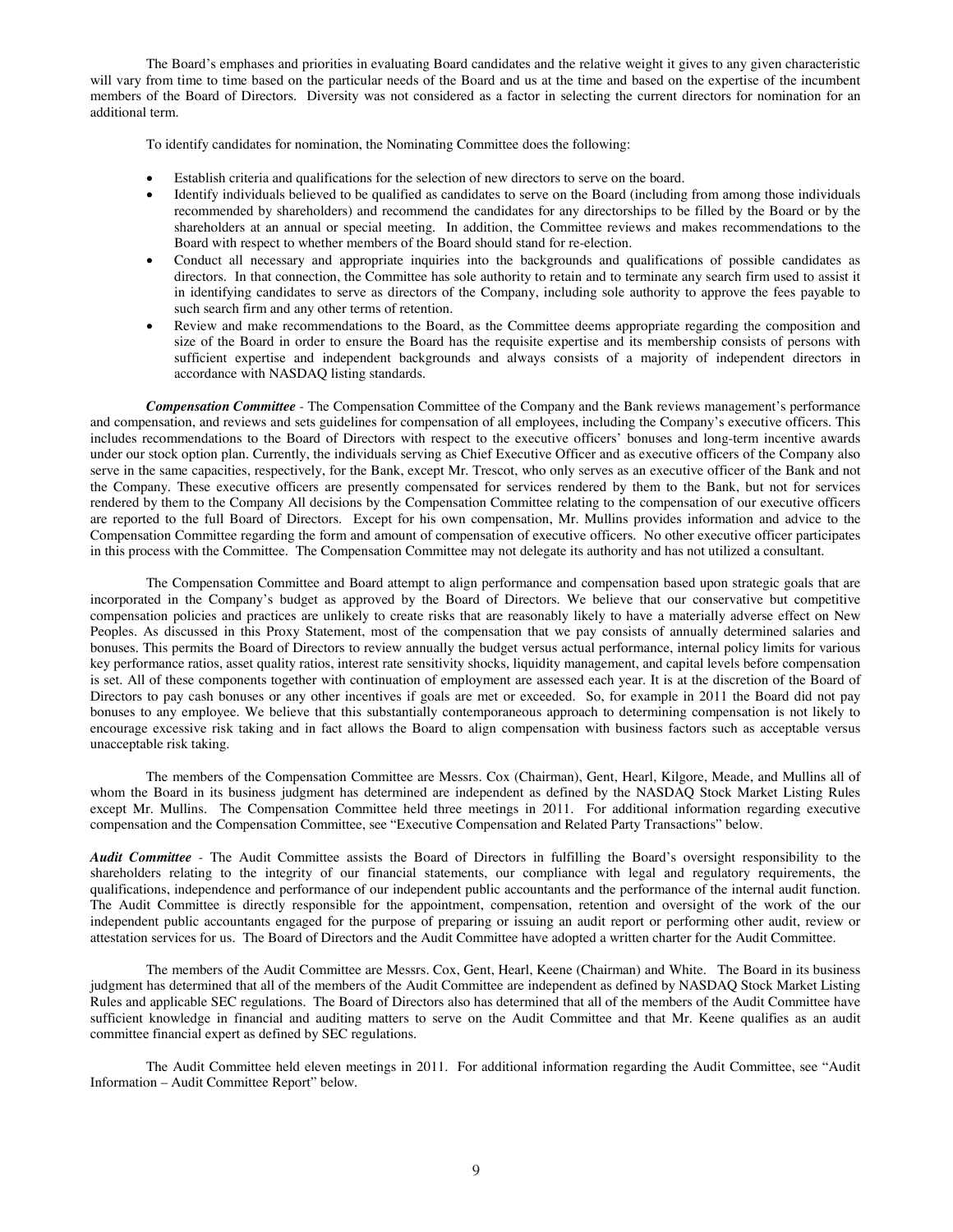*Compliance Committee* – The Compliance Committee of the Company and the Bank provides oversight of the Company's and Bank's compliance with the Written Agreement entered into on July 29, 2010 with the banking regulators. This Committee meets monthly and reviews management's progress in meeting the requirements of this agreement. The Committee consists of Chairman Scott White, John Cox, Eugene Hearl, Harold Lynn Keene, Michael McGlothlin, and Jonathan H. Mullins.

#### **EXECUTIVE COMPENSATION AND RELATED PARTY TRANSACTIONS**

The following table is a summary of compensation that we paid for the fiscal years ended December 31, 2011 and 2010 to the named executive officers in all capacities in which they served:

| <b>Summary Compensation Table</b><br>Fiscal Years 2011 and 2010                                    |              |                    |                     |                                                                                                                           |                                               |                    |
|----------------------------------------------------------------------------------------------------|--------------|--------------------|---------------------|---------------------------------------------------------------------------------------------------------------------------|-----------------------------------------------|--------------------|
| Name and<br><b>Principal Position</b>                                                              | Year         | Salary $($ )       | <b>Bonus</b> $(\$)$ | <b>Change in Pension</b><br>Value and<br>Nonqualified<br><b>Deferred</b><br>Compensation<br>Earnings $(\text{$\$})^{(1)}$ | <b>All Other</b><br>Compensation $(\$)^{(2)}$ | Total $(\$)$       |
| Jonathan H. Mullins<br>President and Chief Executive<br>Officer                                    | 2011<br>2010 | 245,000<br>220,000 |                     |                                                                                                                           | 13,208<br>12,359                              | 258,208<br>232,359 |
| Frank Sexton, Jr.<br><b>Executive Vice President and</b><br><b>Chief Operating Officer</b>         | 2011<br>2010 | 169,500<br>162,516 |                     | 17,136<br>31,570                                                                                                          | 8,815<br>9,414                                | 195,451<br>203,500 |
| C. Todd Asbury<br>Executive Vice President,<br>Chief Financial Officer,<br>Secretary and Treasurer | 2011<br>2010 | 164,500<br>157,500 |                     |                                                                                                                           | 8,477<br>8,606                                | 172,977<br>166,106 |
| Sharon V. Borich <sup>(3)</sup><br>Senior Vice President and Senior<br>Lending Officer             | 2011<br>2010 | 159,000<br>122,404 |                     |                                                                                                                           | 4,741<br>6,714                                | 163,741<br>129,118 |
| Stephen Trescot <sup>(4)</sup><br><b>Executive Vice President and</b><br>Chief Credit Officer      | 2011<br>2010 | 126,923            |                     |                                                                                                                           |                                               | 126,923            |

(1) These amounts represent the change in the actuarial present value of the accumulated benefit under the salary continuation agreement for Mr. Sexton.

<sup>(2)</sup> All benefits that might be considered of a personal nature did not exceed \$10,000. All other compensation includes amounts for Mr. Mullins representing matching contributions under the Bank's defined contribution plan of \$13,208 and \$11,615 in 2011 and 2010, respectively; amounts for Mr. Sexton representing matching contributions in 2011 and 2010 under the Bank's defined contribution plan of \$8,815 and \$8,387, respectively; and amounts for Mr. Asbury representing matching contributions in 2011 and 2010 for the Bank's defined contribution plan of \$8,477 and \$8,046, respectively.

(3) Ms. Borich became Senior Vice President and Chief Credit Officer in February 2010 and her compensation reflects her pay for 2010 including her compensation as a non-named executive officer and also as a named executive officer. In 2011, Ms. Borich changed roles in the Bank to become Senior Vice President and Senior Lending Officer. She no longer serves as a named executive officer after the change in roles effective March 1, 2011.

<sup>(4)</sup> Mr. Trescot became Executive Vice President and Chief Credit Officer on March 1, 2011 and his compensation reflects his pay for a partial year in 2011.

#### **Narrative Disclosure To Summary Compensation Table**

#### **Base Salary and Bonus**

Our performance, in general, is considered in determining the amount of annual salary increases. The Compensation Committee sets base salaries at levels competitive with amounts paid to senior executives with comparable qualifications, experience and responsibilities after comparing salary ranges of similarly sized banks. The Virginia Bankers Association Salary Survey was used for comparison of salaries paid for similar positions and responsibilities. The Compensation Committee also takes into consideration our strategic plans and Company performance, including but not limited to, branch performance, asset quality, capital management, core deposit growth, efficiency, regulatory compliance, and earnings.

A subjective approach is used in its evaluation of these factors, and therefore the Compensation Committee does not rely on a formula or<br>Weights of specific factors The Compensation Committee approves the named executive officers' annual salary based on the above criteria and its assessment of their past performance and expected future contributions. In addition to the internal measures above, the Board of Directors also reviews our financial performance in relation to peer group averages in the Virginia Bankers' Association Salary Survey. weights of specific factors.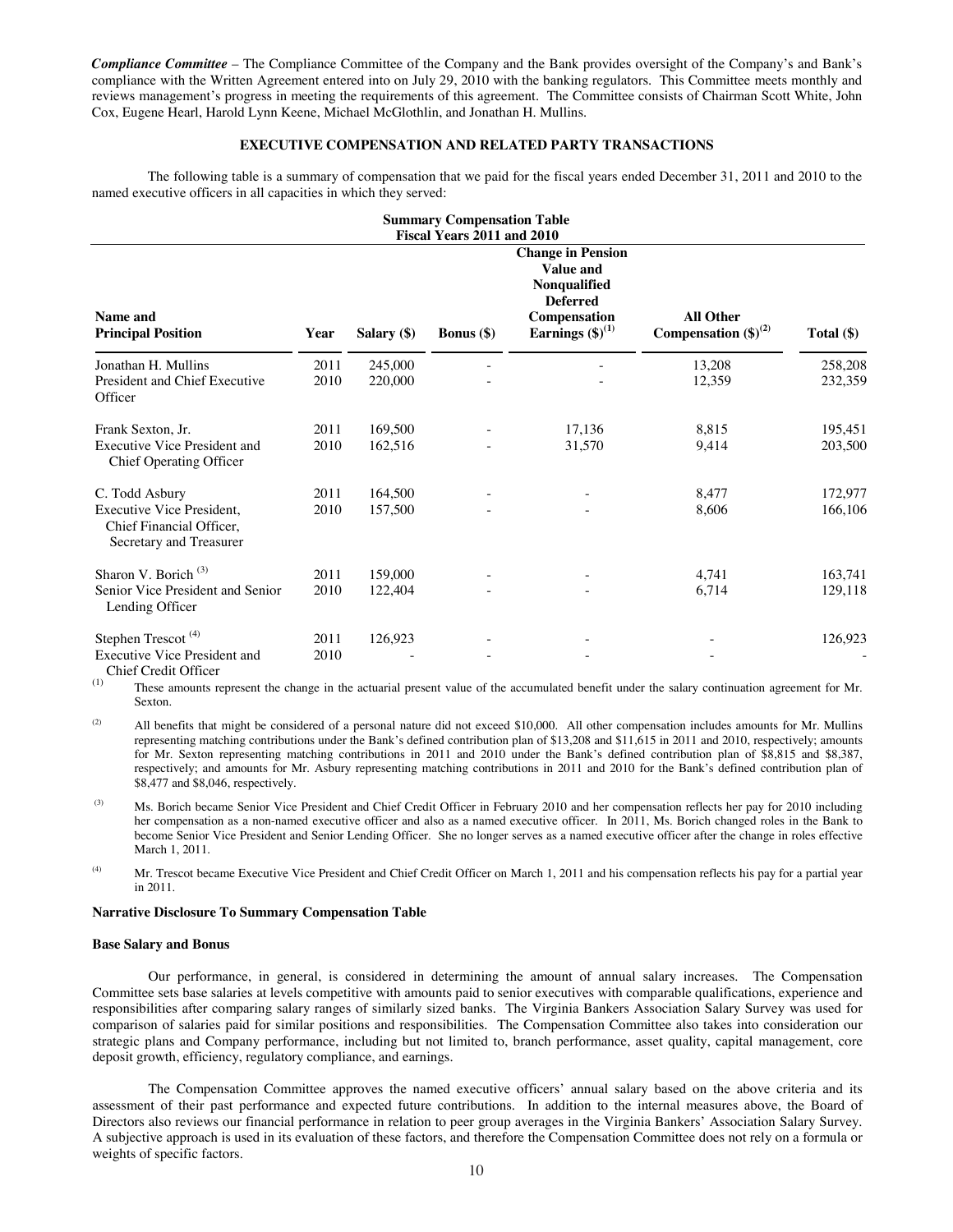For the year 2012, the annual base salary remained the same for each named executive as it was for the year 2011.

No bonuses have been paid for the years 2009 through 2011 and none are anticipated for 2012.

The Chief Executive Officer, who is a member of the Compensation Committee, does not set his own salary or bonus or the salaries or bonuses of the other named executive officers. The CEO participates in the discussion and approval of the other named executive officers' compensation, and provides input to the Committee regarding his own but does not participate in the Compensation Committee discussions or approval of his own compensation. Recommendations are made by the Committee and the final decision resides with the Board of Directors excluding the President and CEO for his salary or bonus.

#### **Stock Options**

The stock option plan expired on May 31, 2011. The remaining outstanding options granted to the named executive officers, directors and other key employees are intended to provide a means for this group to increase their personal financial interest in the Company, thereby stimulating the efforts of these employees and strengthening their desire to remain with us. The stock option plan permitted the award of incentive stock options and non-qualified stock options to directors and eligible officers and key employees. The Board of Directors made grants under the stock option plan on a discretionary basis, taking into consideration the respective scope of accountability and contributions of each director and employee, including the Chief Executive Officer, to the Company. In 2011, the Compensation Committee did not award any stock options to any of the executive officers or other employees. Since the change in accounting regulations in 2005 regarding expensing stock options, no stock options have been awarded to any individuals.

There was no set time for the awarding of stock options, however, for the years in which options were granted. The options were generally granted in January or December. The stock option plan set no specific levels of criteria or performance thresholds for the granting of options. We have no established policy regarding the recapturing of awards if they were granted based on financial results that are determined to have been misstated.

The Board is considering whether to propose a new stock option plan or other stock compensation plan for shareholder approval at a future time yet to be determined.

#### **Other Elements of Compensation**

Each named executive officer is provided with the use of a company vehicle.

On December 18, 2002, the Bank entered into a salary continuation agreement with Frank Sexton, Jr. If Mr. Sexton were to terminate his employment prior to his 65th birthday, his benefit would be \$23,424 annually to be paid in 180 month installments for 15 years; total value is \$245,475 (as of November 1, 2011).

#### **Outstanding Equity Awards at Fiscal Year-End 2011**

The following table sets forth for the year ended December 31, 2011, the outstanding equity awards at fiscal year-end to the named executive officers. The named executive officers have not received other stock awards: **Option Awards**

|                                                                               | UPUOIL AWAFUS                                                                                                    |                                                          |                                  |
|-------------------------------------------------------------------------------|------------------------------------------------------------------------------------------------------------------|----------------------------------------------------------|----------------------------------|
| <b>Name</b>                                                                   | <b>Number of Securities</b><br><b>Underlying Unexercised</b><br><b>Options</b><br>$(\#)$<br>Exercisable $^{(1)}$ | Option<br><b>Exercise</b><br>Price <sup>(2)</sup><br>\$) | <b>Option Expiration</b><br>Date |
| Jonathan H. Mullins                                                           | 1,791                                                                                                            | 6.99                                                     | $12/31/12^{(4)}$                 |
| President and Chief Executive Officer                                         | 1,430                                                                                                            | 6.99                                                     | $12/31/13^{(5)}$                 |
|                                                                               | 5,363                                                                                                            | 9.44                                                     | $12/13/14^{(6)}$                 |
|                                                                               | 16,087                                                                                                           | 11.54                                                    | $12/20/15^{(7)}$                 |
| Frank Sexton, Jr. (3)                                                         | 7,150                                                                                                            | 6.99                                                     | $12/31/12^{(4)}$                 |
| Executive Vice President and Chief Operating                                  | 5,362                                                                                                            | 6.99                                                     | $12/31/13^{(5)}$                 |
| Officer                                                                       | 5,363                                                                                                            | 9.44                                                     | $12/13/14^{(6)}$                 |
|                                                                               | 16,088                                                                                                           | 11.54                                                    | $12/20/15^{(7)}$                 |
| C. Todd Asbury                                                                | 5,362                                                                                                            | 9.44                                                     | $12/13/14^{(6)}$                 |
| Executive Vice President, Chief Financial<br>Officer, Secretary and Treasurer | 16,088                                                                                                           | 11.54                                                    | $12/20/15^{(7)}$                 |
| Sharon V. Borich<br>Senior Vice President and Senior Lending<br>Officer       | 4,290                                                                                                            | 11.54                                                    | $12/20/15^{(7)}$                 |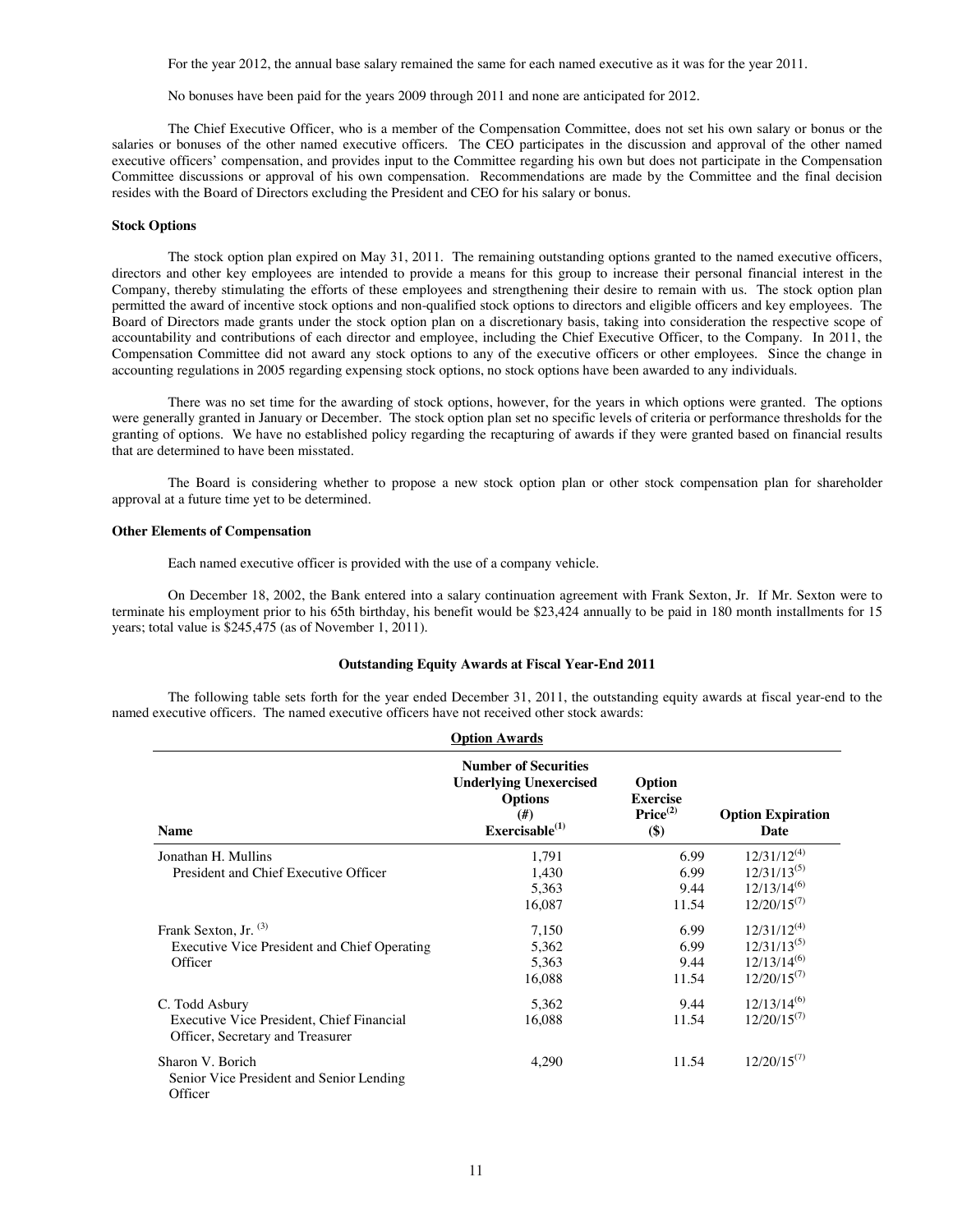- (1) The amounts have been adjusted for the 10% stock dividend granted on June 7, 2005 and the 13-for-10 stock split effected in the form of a stock dividend on September 4, 2007.
- (2) Stock options were granted at the fair market value of the shares of Common Stock at the grant dates. The grants are exercisable immediately after they are granted.
- (3) On December 31, 2011, 14,300 options awarded and fully vested on December 31, 2001 expired and were forfeited for Frank Sexton, Jr.
- (4) Options were awarded and fully vested on December 31, 2002.
- (5) Options were awarded and fully vested on December 31, 2003.
- (6) Options were awarded and fully vested on December 13, 2004.
- (7) Options were awarded and fully vested on December 20, 2005.

#### **Employment Agreements**

Neither the Company nor the Bank has entered into an employment agreement t with any of the named executive officers.

#### **Certain Relationships and Related Transactions**

Certain of our directors and officers and persons with whom they are associated have had, and expect to have in the future, banking transactions with us. Any extensions of credit to our directors and officers are made in the ordinary course of business, were required to be on substantially the same terms, including interest rates and collateral, as comparable transactions to non-related parties at the time of the extension of credit, and did not involve more than the normal risk of collectability or present other unfavorable features, pursuant to Regulation O – Loans to Executive Officers, Directors and Principal Shareholders of Member Banks.

In December, 2010, the Company borrowed \$250,000 from Director Scott White for one year. The note bore interest at the variable rate of interest equal to the Wall Street Journal prime rate payable at maturity or conversion, was unsecured and was convertible into the Company's common stock under certain conditions. In January, 2011, the Company received an additional \$250,000 loan from Director Lynn Keene on identical terms. The purpose of these borrowings was to provide cash for operating expenses of the Company. On March 16, 2011 Directors Keene and White loaned the Company an additional \$4.95 million which, after receiving regulatory approval, the Company used to retire its indebtedness to the FDIC as receiver for Silverton Bank. The loans had a stated maturity of December 31, 2011 with the same terms as the previous notes. In each case, the Company was obligated to convert the debt into the Company's common stock if, before the stated maturity, the Company conducted an offering of its common stock at the price per share at which it was offered. If the Company did not conduct an offering prior to the stated maturity, the Company had the option, but not the obligation, to convert the debt into shares of its common stock within 30 days of the stated maturity at a price per share to be established by the Company's Board of Directors. On December 21, 2011, with regulatory approval the Company consolidated the earlier loans into a loan in the principal amount of \$2.8 million from Director White and \$2.65 million from Director Keene on the same terms as the previous loans except that the maturity date of the borrowings was extended to June 30, 2012. Prior to their maturity, the maturity of the loans was extended to December 31, 2012 on the same terms. The Company believes this indebtedness was on more favorable terms to the Company than could be obtained from unrelated parties. On September 19, 2012, in conjunction with the public offering of its common stock, the Company converted both notes to common stock and Mr. White received 1,959,889 shares and Mr. Keene received 1,854,630 shares. Each director also obtained warrants that are immediately exercisable to purchase common stock over the next five years at a price of \$1.75 per share. Mr. White received 391,977 warrants and Mr. Keene received 370,926 warrants. These conversions were made on the same terms as the public offering as required by the notes. These transactions resulted in Director Keene beneficially owning 16.04% and Director White beneficially owning 19.28% of the Company's common stock.

During 2010, the branch location in Grundy, Virginia which was part of a condominium in which the Bank and Director Michael McGlothlin owned the only units was condemned by the Virginia Department of Transportation. The value of the Bank's interest in its condemned condominium units was \$892 thousand and the value of Director McGlothlin's interest in his condemned condominium unit was \$455 thousand as appraised by the Virginia Department of Transportation. Subsequently, a new building was constructed on adjacent property with the condemnation proceeds. The parties intend the new building to be subject to a condominium agreement, the terms of which have not been finalized although they are likely to be substantially similar to the terms of the previous condominium arrangement. The Bank's branch in the new building was opened on January 3 The Bank's branch in the new building was opened on January 31, 2011 and a portion of the building comparable to his condemned unit was occupied by Director McGlothlin at this time as well. Throughout 2011 additional work was conducted by the contractor. Minor projects remained at the end of 2011. Final settlement of the transaction was expected to occur in early 2012 upon the receipt of new land surveys and independent appraisal reports necessary to determine cost allocation between the Bank and Director McGlothlin taking into consideration the use of the condemnation proceeds attributable to the parties' respective interests in the condemned building to acquire the adjacent property and construct the new building. This did not occur as expected in early 2012 due to a prolonged amount of time it has taken to receive third party reports and the finalization of the new condominium arrangement. When this net allocation is determined the parties intend that the ultimate amount attributable to each will be proportional to their interests in the condemned building and is expected to occur by the end of 2012. At this point it is indeterminable what the net settlement amount will be until this critical information is received.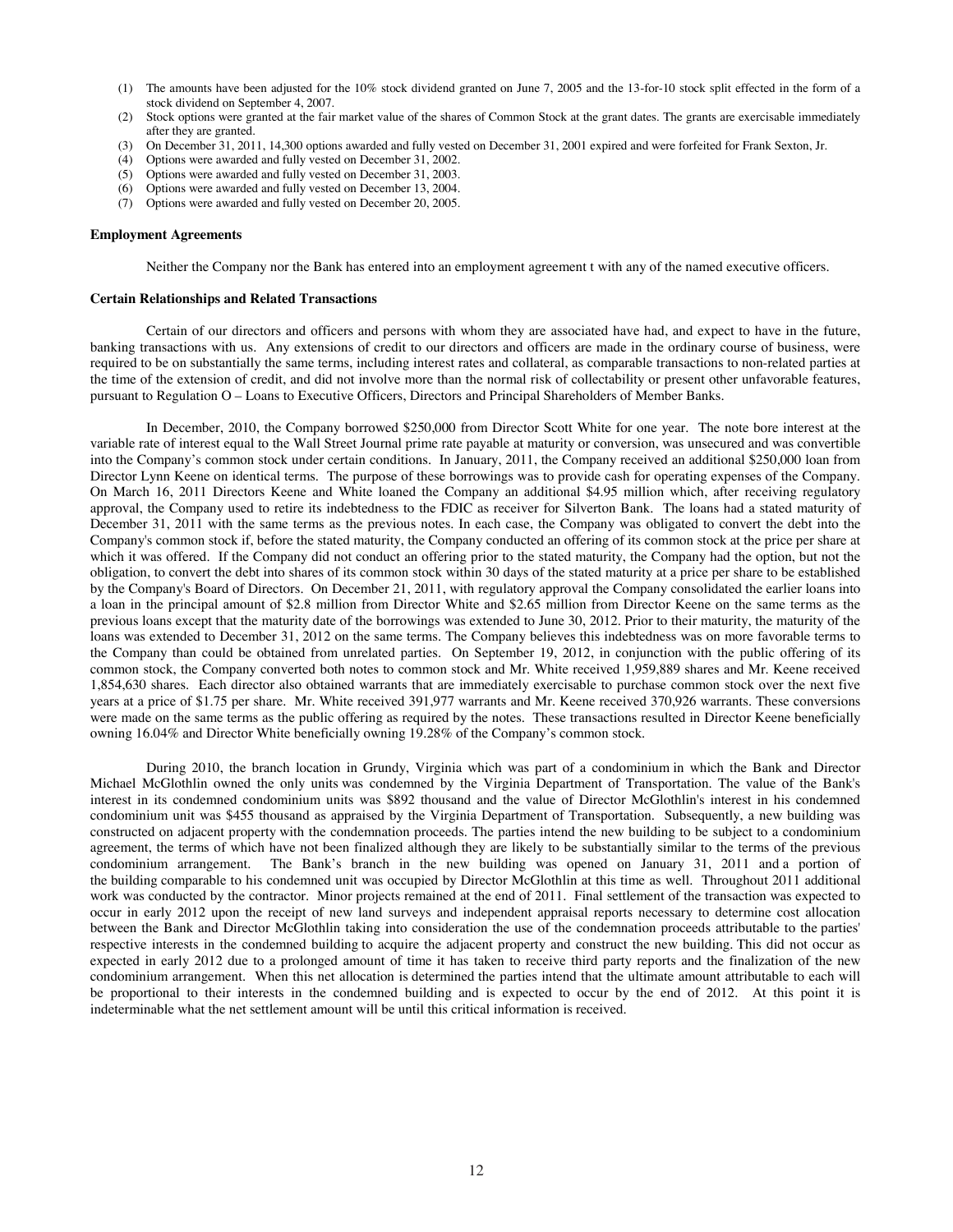We have not adopted a formal policy that covers the review and approval of related person transactions by our Board of Directors. The Board, however, does review all related party transactions that are proposed to it for approval. During such a review, the Board will consider, among other things, the related person's relationship to us, the facts and the circumstances of the proposed transaction, the aggregate dollar amount of the transaction, the related person's relationship to the transaction and any other material information. Our Audit Committee has the responsibility to review significant conflicts of interest involving directors or executive officers.

#### **INDEPENDENT REGISTERED PUBLIC ACCOUNTANTS**

Elliott Davis, LLC ("Elliott Davis") served as our independent registered public accountants with respect to the audit of our consolidated financial statements for the fiscal year ended December 31, 2011.

Elliott Davis' report on the Company's consolidated financial statements for the fiscal year ended December 31, 2011 does not contain any adverse opinion or disclaimer of opinion, nor are they qualified or modified as to uncertainty, audit scope, or accounting principles. Elliott Davis' report on the Company's internal control over financial reporting for the fiscal year ended December 31, 2011, does not contain any adverse opinion or disclaimer of opinion. The Audit Committee is recommending shareholder approval of the appointment of Elliott Davis as the Company's independent registered public accounting firm for 2012

Brown, Edwards' report on the Company's consolidated financial statements for the fiscal year ended December 31, 2010, does not contain any adverse opinion or disclaimer of opinion, nor are they qualified or modified as to uncertainty, audit scope, or accounting principles.

#### **AUDIT INFORMATION**

The Audit Committee operates under a written charter adopted by the Board of Directors. A copy of the Audit Committee charter can be found on our website www.npbankshares.comis. The members of the Audit Committee are independent as that term is defined in the NASDAQ Stock Market Listing Rules and applicable SEC regulations.

#### **2011 Fees of Independent Registered Public Accountants – Elliott Davis**

Audit Fees - The aggregate fees billed by Elliott Davis for professional services rendered for the audit of our annual financial statements for the fiscal year ended December 31, 2011, and for the review of the financial statements included in the Company's Quarterly Reports on Form 10-Q, and services that are normally provided in connection with statutory and regulatory filings and engagements, for fiscal year ending December 31, 2011 were \$118,948.

Audit Related Fees - The aggregate fees billed by Elliott Davis for professional services for assurance and related services that are reasonably related to the performance of the audit or review of our financial statements and not reported under the heading "Audit Fees" above for the fiscal year ended December 31, 2011 were \$10,671. During 2011, these services included the performance of audits of the 401-k benefit plan.

Tax Fees - The aggregate fees billed by Elliott Davis for professional services for tax compliance, tax advice and tax planning for the fiscal year ended December 31, 2011 were \$6,685. During 2011, these services included preparation of tax returns as necessary and for NPB Capital Trusts I & 2, as well as tax compliance services.

#### All Other Fees - None.

Pre-Approved Services - All audit related services, tax services and other services were pre-approved by the Audit Committee, which concluded that the provision of such services by Elliott Davis was compatible with the maintenance of that firm's independence in the conduct of their auditing functions. The Audit Committee has a policy that provides for the pre-approval of all services to be provided by its independent registered public accounting firm. The Audit Committee does not delegate to management its responsibility to preapprove services performed by the independent registered public accounting firm. All of the services mentioned above were preapproved by the Audit Committee.

#### **2010 Fees of Independent Registered Public Accountants - Brown, Edwards**

Audit Fees - The aggregate fees billed by Brown, Edwards for professional services rendered for the audit of our annual financial statements for the fiscal year ended December 31, 2010, and for the review of the financial statements included in the Company's Quarterly Reports on Form 10-Q, and services that are normally provided in connection with statutory and regulatory filings and engagements, for fiscal year ending December 31, 2010 were \$168,595.

Audit Related Fees - The aggregate fees billed by Brown, Edwards for professional services for assurance and related services that are reasonably related to the performance of the audit or review of our financial statements and not reported under the heading "Audit Fees" above for the fiscal year ended December 31, 2010 were \$13,192. During 2010, these services included the performance of audits of the 401-k benefit plan; accounting consultations regarding nonperforming assets, deferred taxes, troubled debts restructured, goodwill, and disclosures in Form 10-K.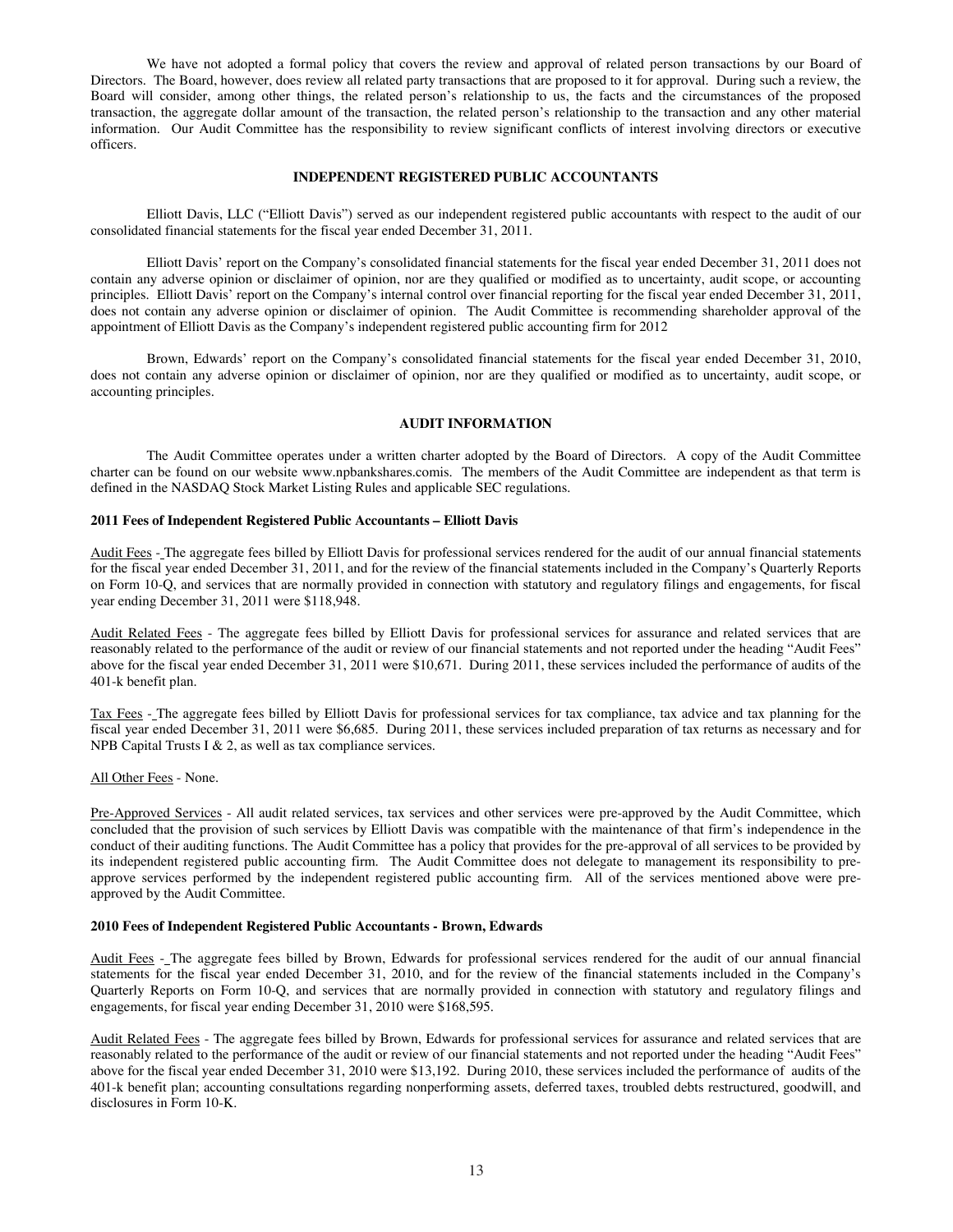Tax Fees - The aggregate fees billed by Brown, Edwards for professional services for tax compliance, tax advice and tax planning for the fiscal year ended December 31, 2010 were \$11,250. During 2010, these services included preparation of tax returns as necessary and for NPB Capital Trusts I & 2, as well as tax compliance services.

All Other Fees - None.

Pre-Approved Services - All audit related services, tax services and other services were pre-approved by the Audit Committee, which concluded that the provision of such services by Brown, Edwards was compatible with the maintenance of that firm's independence in the conduct of their auditing functions. The Audit Committee has a policy that provides for the pre-approval of all services to be provided by its independent registered public accounting firm. The Audit Committee does not delegate to management its responsibility to pre-approve services performed by the independent registered public accounting firm. All of the services mentioned above were preapproved by the Audit Committee.

#### **Audit Committee Report**

The Audit Committee has furnished the following report:

Management is responsible for our internal controls, financial reporting process and compliance with laws and regulations and ethical business standards. Our independent public accountants are responsible for performing an independent audit of our consolidated financial statements in accordance with generally accepted auditing standards and issuing a report thereon. The Audit Committee's responsibility is to monitor and oversee these processes on behalf of the Board of Directors.

In this context, the Audit Committee has reviewed and discussed with management and Elliott Davis, our independent public accountants for 2011, the audited financial statements. Management represented to the Audit Committee that our consolidated financial statements were prepared in accordance with accounting principles generally accepted in the United States.

The Audit Committee has discussed with the independent public accountants the matters required to be discussed by Statement on Auditing Standards No. 61 (Professional Standards), as amended, including its judgments about the quality, not just the acceptability, of our accounting principles and underlying estimates in our consolidated financial statements; all critical accounting policies and practices to be used; all alternative treatments within generally accepted accounting principles for policies and practices related to material items that have been discussed with our management; and other material written communication between the independent public accountants and our management, such as any management letter or schedule of unadjusted differences.

In addition, the Audit Committee has received from the independent public accountants the written disclosures and the letter required by applicable requirements of the Public Company Accounting Oversight Board regarding the independent accountant's communications with the audit committee concerning independence, and discussed with them their independence from us and our management. Moreover, the Audit Committee has considered whether the independent public accountants' provision of other non-audit services to us is compatible with maintaining their independence from us.

In reliance on the reviews and discussions referred to above, the Audit Committee recommended to the Board of Directors that the audited financial statements be included in our Annual Report on the Form 10-K for the fiscal year ended December 31, 2011, for filing with the Securities and Exchange Commission. By recommending to the Board of Directors that the audited financial statements be so included, the Audit Committee is not opining on the accuracy, completeness or presentation of the information contained in the audited financial statements.

> *Members of the Audit Committee* John D. Cox Charles H. Gent, Jr. Eugene Hearl Harold Lynn Keene (Chairman) B. Scott White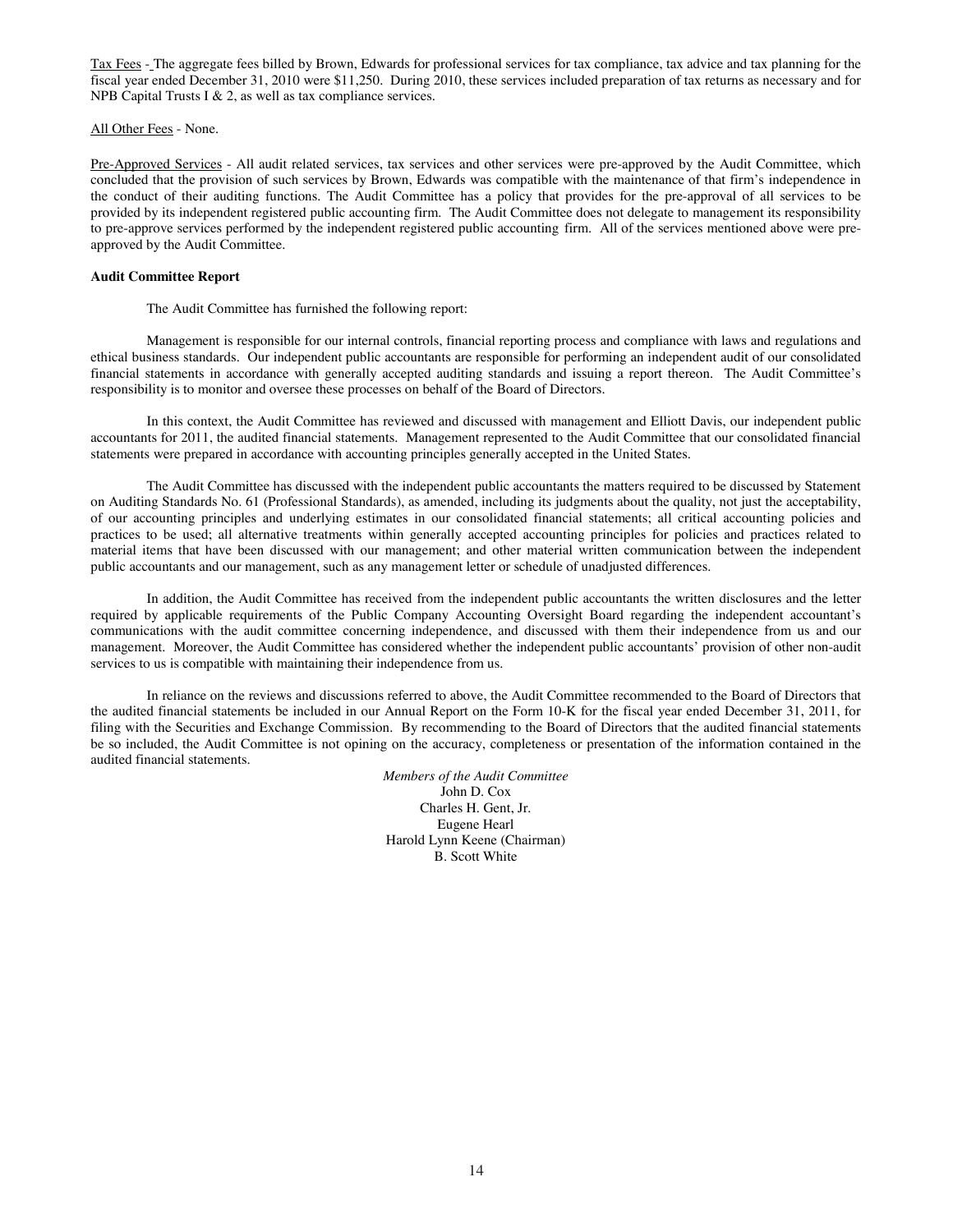#### **PROPOSALS FOR 2013 ANNUAL MEETING OF SHAREHOLDERS**

As discussed above under "Director Nomination Process," our Bylaws prescribe the procedures that a shareholder must follow to nominate a director. For a shareholder to nominate a candidate for director at the 2013 Annual Meeting of Shareholders, notice of the nomination must be received by our Secretary no later than March 2, 2013. The notice must describe various matters regarding the nominee and the shareholder giving the notice. Any shareholder may obtain a copy of our Bylaws, without charge, upon written request to our Secretary.

In accordance with SEC regulations, if any shareholder intends to present a proposal to be considered for inclusion in our proxy materials for our 2013 Annual Meeting, the proposal must be in proper form and must be received at our principal executive offices at 67 Commerce Drive, Honaker, Virginia 24260, no later than January 15, 2013.

In accordance with our Bylaws, if any shareholder intends to present a proposal (other than a director nomination) at the 2013 Annual Meeting of Shareholders outside of the proxy statement process, notice of the shareholder's intention to present the proposal must be received by our Secretary no later than March 2, 2013. The notice must include a description of the proposed business, the reasons therefor, and other specified matters. The proxy solicited by the Board of Directors for the 2013 Annual Meeting will confer discretionary authority to vote on any shareholder proposal presented at the meeting if we have not received notice of such proposal by March 2, 2013, in writing delivered to our Secretary.

#### **OTHER MATTERS**

**OUR 2011 ANNUAL REPORT TO SHAREHOLDERS (THE "ANNUAL REPORT") AND THE ANNUAL REPORT ON FORM 10-K FOR THE FISCAL YEAR ENDED DECEMBER 31, 2011 (THE "FORM 10-K"), AS FILED WITH THE SEC IS BEING MAILED TO SHAREHOLDERS WITH THIS PROXY STATEMENT. A COPY OF OUR ANNUAL REPORT ON FORM 10-K FOR THE FISCAL YEAR ENDED DECEMBER 31, 2011 (EXCLUDING EXHIBITS) IS ALSO BEING MAILED WITH THIS PROXY STATEMENT AS FILED WITH THE SEC. A COPY OF THE FORM 10-K MAY ALSO BE OBTAINED WITHOUT CHARGE BY WRITING TO OUR SECRETARY, WHOSE ADDRESS IS POST OFFICE BOX 1810, HONAKER, VIRGINIA 24260.**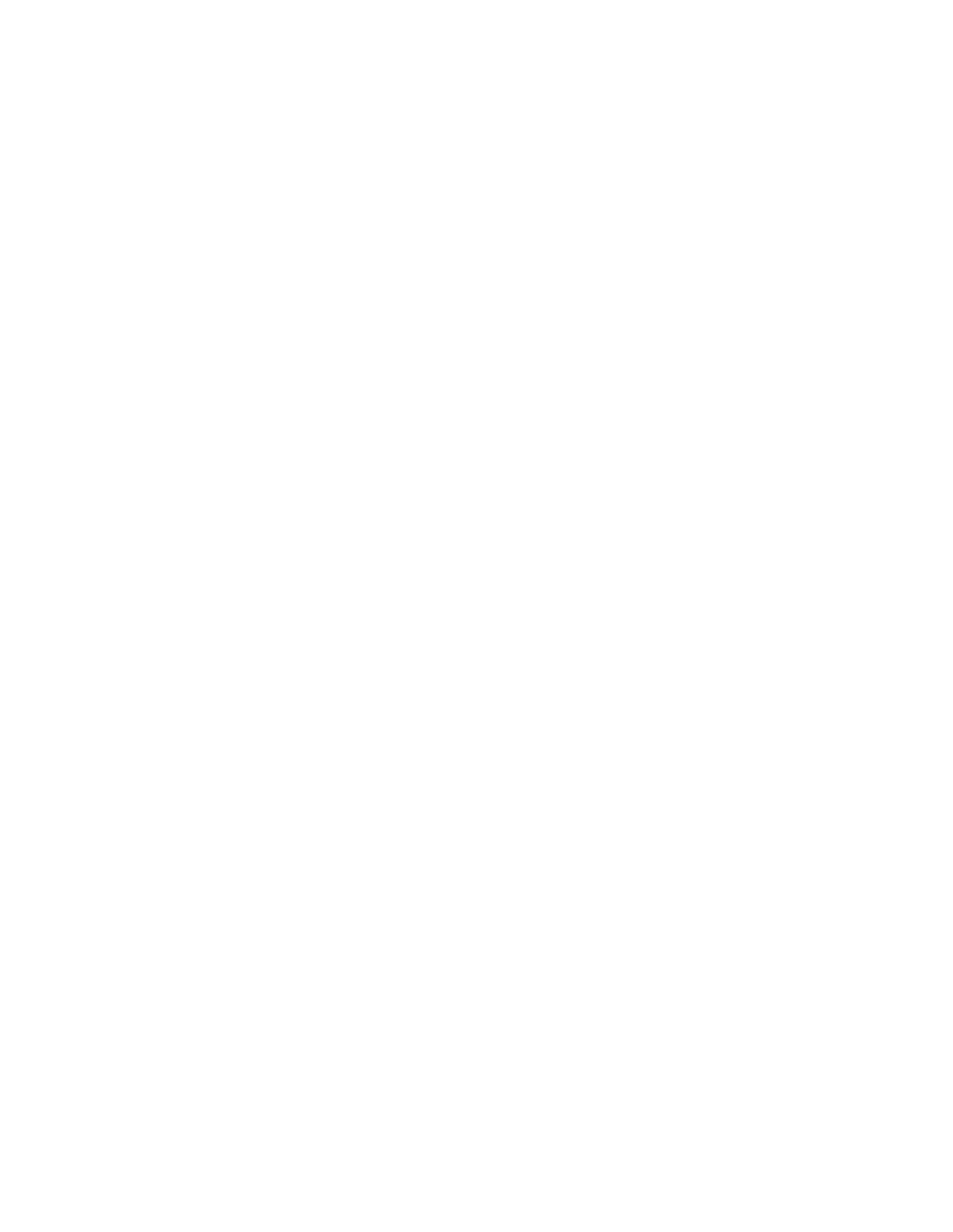# **reVocaBle ProXY New PeoPles BaNkshares, INc.**

# **aNNUal MeeTING oF sTockholDers December 4, 2012 6:00 p.m.**

# **ThIs ProXY Is solIcITeD oN BehalF oF The BoarD oF DIrecTors**

The undersigned hereby appoints B. Scott White, John Cox and Charles Gent, any one of whom may act, with full powers of substitution, to act as attorneys and proxies for the undersigned to vote all shares of common stock of New Peoples Bankshares, Inc. (the "Company") which the undersigned is entitled to vote at the Annual Meeting of Stockholders to be held at New Peoples Bank Abingdon office, 350 West Main Street, Abingdon, Virginia 24210 at 6:00 p.m. (local time) on December 4, 2012.

Should the undersigned be present and elect to vote at the annual meeting or at any adjournment thereof and after notification to the Secretary of New Peoples Bankshares, Inc. at the annual meeting of the stockholder's decision to terminate this proxy, then this proxy shall be deemed terminated and of no further force and effect. This proxy may also be revoked by sending written notice to the Secretary of New Peoples Bankshares, Inc. at the address set forth on the Notice of Annual Meeting of Stockholders, or by the filing of a later proxy prior to a vote being taken on a particular proposal at the annual meeting.

The undersigned acknowledges receipt from New Peoples Bankshares, Inc. prior to the execution of this proxy of notice of the annual meeting, audited financial statements and a proxy statement dated November 1, 2012.

# **Please coMPleTe, DaTe, sIGN, aND MaIl ThIs ProXY carD ProMPTlY IN The eNcloseD PosTaGe-PaID eNVeloPe or ProVIDe YoUr INsTrUcTIoNs To VoTe VIa The INTerNeT or BY TelePhoNe.**

*(Continued, and to be marked, dated and signed, on the other side)*

 $\bullet$ 

**FolD aND DeTach here**

 $\bullet$ 

**New PeoPles BaNkshares, INc. — aNNUal MeeTING, DeceMBer 4, 2012**

# **YoUr VoTe Is IMPorTaNT!**

**Proxy Materials are available on-line at:**

**https://www.newpeoplesbank.com/2012annualmeeting.php**

# **You can vote in one of three ways:**

1. Call **toll free 1-888-423-8874** on a Touch-Tone Phone. There is **No charGe** to you for this call.

*or*

2. Via the Internet at **http://www.rtcoproxy.com/6987** and follow the instructions.

*or*

3. Mark, sign and date your proxy card and return it promptly in the enclosed envelope.

# **Please see reVerse sIDe For VoTING INsTrUcTIoNs**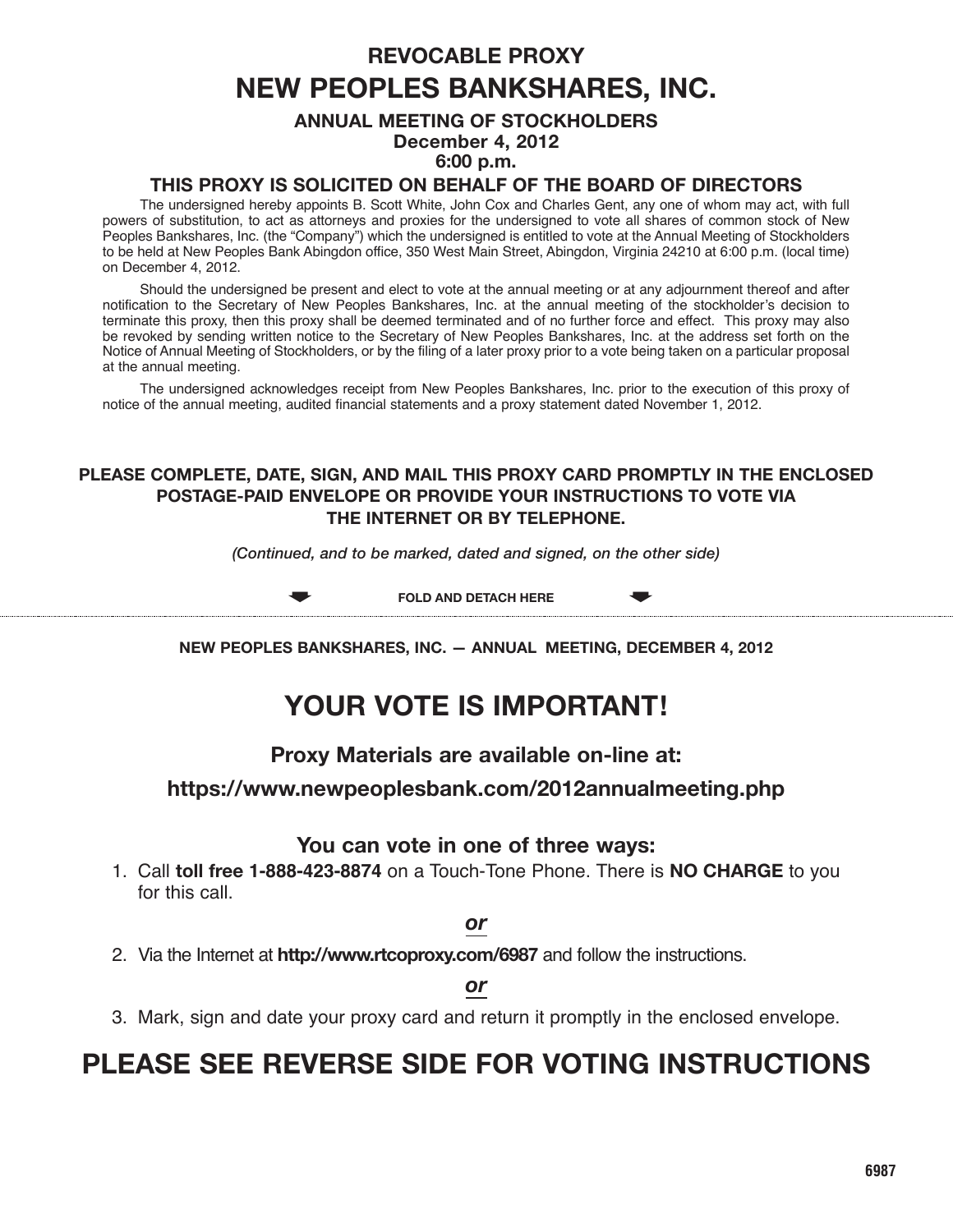| <b>PLEASE MARK VOTES</b><br><b>AS IN THIS EXAMPLE</b>                                                                                                                |                                                         | <b>REVOCABLE PROXY</b><br><b>New Peoples Bankshares, Inc.</b>                                | <b>Annual Meeting of Stockholders</b>                                                                                                                                                                                                                                                                                                                                                                                                                                                    |                           |
|----------------------------------------------------------------------------------------------------------------------------------------------------------------------|---------------------------------------------------------|----------------------------------------------------------------------------------------------|------------------------------------------------------------------------------------------------------------------------------------------------------------------------------------------------------------------------------------------------------------------------------------------------------------------------------------------------------------------------------------------------------------------------------------------------------------------------------------------|---------------------------|
| 1. The election as Directors of all nominees listed below<br>Nominees to serve a three year term:<br>(01) Joe M. Carter                                              | With-<br><b>For All</b><br>hold<br><b>Except</b><br>For | 2. An advisory (non-binding) resolution to approve the<br>Statement.                         | <b>DECEMBER 4, 2012</b><br>executive compensation described in the Proxy                                                                                                                                                                                                                                                                                                                                                                                                                 | Against<br><b>Abstain</b> |
| (02) Harold Lynn Keene<br>(03) Fred W. Meade                                                                                                                         |                                                         | 3. The ratification of the appointment of Elliott Davis, LLC as<br>ending December 31, 2012. | For<br>independent registered public accounting firm for the year                                                                                                                                                                                                                                                                                                                                                                                                                        | Against<br><b>Abstain</b> |
| INSTRUCTION: To withhold authority to vote for any nominee(s), mark "For All Except"<br>and write that nominee(s') name(s) or number(s) in the space provided below. |                                                         | PRESENTED AT THE ANNUAL MEETING.                                                             | The Board of Directors recommends a vote "FOR" proposals 1, 2 and 3.<br>THIS PROXY WILL BE VOTED AS DIRECTED, BUT IF NO INSTRUCTIONS ARE<br>SPECIFIED, THIS PROXY WILL BE VOTED FOR EACH OF THE PROPOSALS STATED<br>ABOVE. IF ANY OTHER BUSINESS IS PRESENTED AT THE ANNUAL MEETING.<br>THIS PROXY WILL BE VOTED BY THE ABOVE-NAMED PROXIES AT THE<br>DIRECTION OF A MAJORITY OF THE BOARD OF DIRECTORS. AT THE PRESENT<br>TIME, THE BOARD OF DIRECTORS KNOWS OF NO OTHER BUSINESS TO BE |                           |
|                                                                                                                                                                      |                                                         | Mark here if you plan to attend the meeting                                                  |                                                                                                                                                                                                                                                                                                                                                                                                                                                                                          |                           |
| Please be sure to date and sign<br>this proxy card in the box below.                                                                                                 | Date                                                    | Mark here for address change and note change                                                 |                                                                                                                                                                                                                                                                                                                                                                                                                                                                                          |                           |
| Sign above                                                                                                                                                           | - Co-holder (if any) sign above                         |                                                                                              | Please sign exactly as your name appears on this card.<br>When signing as attorney, executor, administrator, trustee or quardian,<br>please give your full title. If shares are held jointly, each holder should sign.                                                                                                                                                                                                                                                                   |                           |
| IF YOU WISH TO PROVIDE YOUR INSTRUCTIONS TO VOTE BY TELEPHONE OR INTERNET, PLEASE READ THE INSTRUCTIONS BELOW                                                        |                                                         |                                                                                              |                                                                                                                                                                                                                                                                                                                                                                                                                                                                                          |                           |
|                                                                                                                                                                      |                                                         | FOLD AND DETACH HERE IF YOU ARE VOTING BY MAIL                                               |                                                                                                                                                                                                                                                                                                                                                                                                                                                                                          |                           |
|                                                                                                                                                                      |                                                         | <b>PROXY VOTING INSTRUCTIONS</b>                                                             |                                                                                                                                                                                                                                                                                                                                                                                                                                                                                          |                           |
| Stockholders of record have three ways to vote:<br>1. By Mail; or                                                                                                    |                                                         |                                                                                              |                                                                                                                                                                                                                                                                                                                                                                                                                                                                                          |                           |

- 2. By Telephone (using a Touch-Tone Phone); or
- 3. By Internet.

A telephone or Internet vote authorizes the named proxies to vote your shares in the same manner as if you marked, signed, dated and returned this proxy. Please note telephone and Internet votes must be cast prior to noon, December 4, 2012. It is not necessary to return this proxy if you vote by telephone or Internet.

Call Toll-Free on a Touch-Tone Phone anytime prior to noon, December 4, 2012

**1-888-423-8874**

| <b>Vote by Internet</b> |  |
|-------------------------|--|
|-------------------------|--|

anytime prior to noon, December 4, 2012 go to

**http://www.rtcoproxy.com/6987**

Please note that the last vote received, whether by telephone, Internet or by mail, will be the vote counted.

**ON-LiNe PrOxy MateriaLs: https://www.newpeoplesbank.com/2012annualmeeting.php**

**your vote is important!**